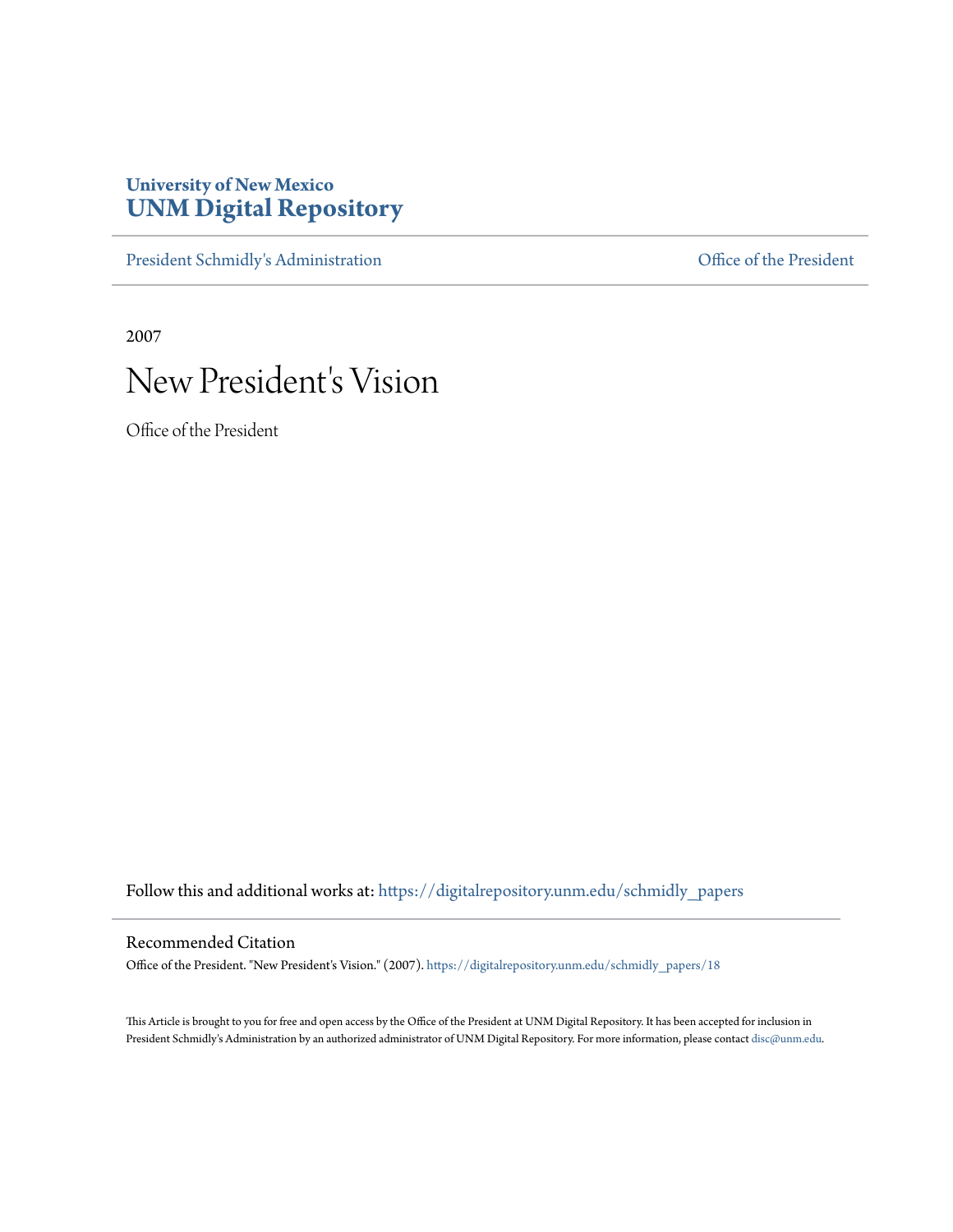UNM in the  $21<sup>st</sup>$  Century A New President's Vision

David J. Schmidly

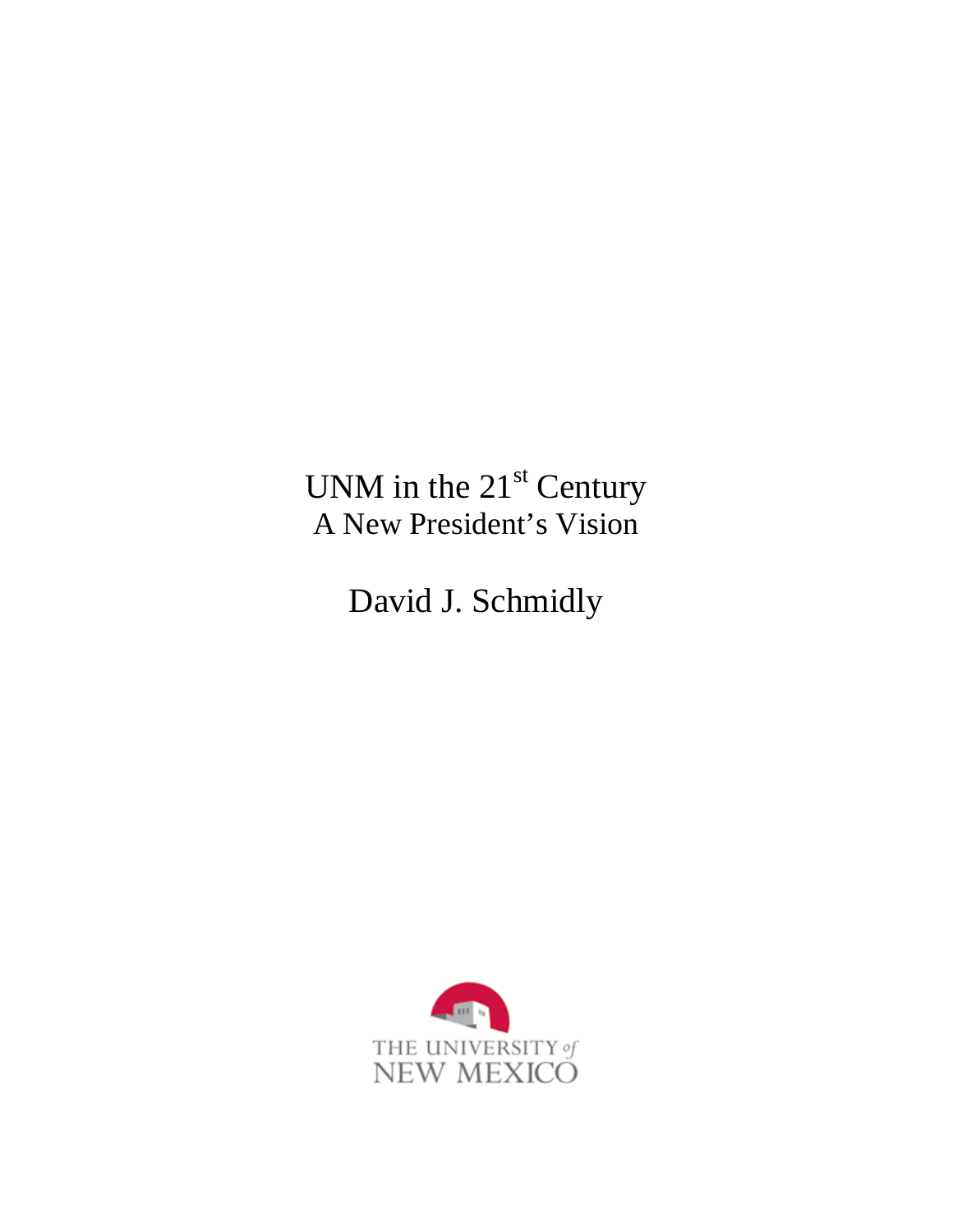$B$  ased on my early introductions, review of the current strategic plan, initial transition, and meetings with a variety of University constituents, I wish to share with you some thoughts on where the University of New Mexico is currently positioned, and where, together, we will direct this institution during my tenure as University President. In addition to this brief history and vision of UNM, I would also like to share with you some thoughts on how I think we can achieve our goals, and what I can contribute to help us reach them.

What follows is a diagram that provides a framework for our plan of action while building upon the plan we already have in place. This framework depicts the various resources and activities that must be connected and aligned in order to make steady progress on our goals.

The development of this strategic framework involved the members of my Executive Cabinet consisting of the Executive Vice Presidents and the Vice Presidents. Thus, preparation of the document became a useful executive leadership development tool. As a leadership team, all of us are deeply committed to the planning, implementation, and execution of the necessary steps required to advance UNM to national prominence.

I invite each of you to reach deep into the future of what is, and will continue to be, the premier institution of higher learning in New Mexico.

David J. Schmidly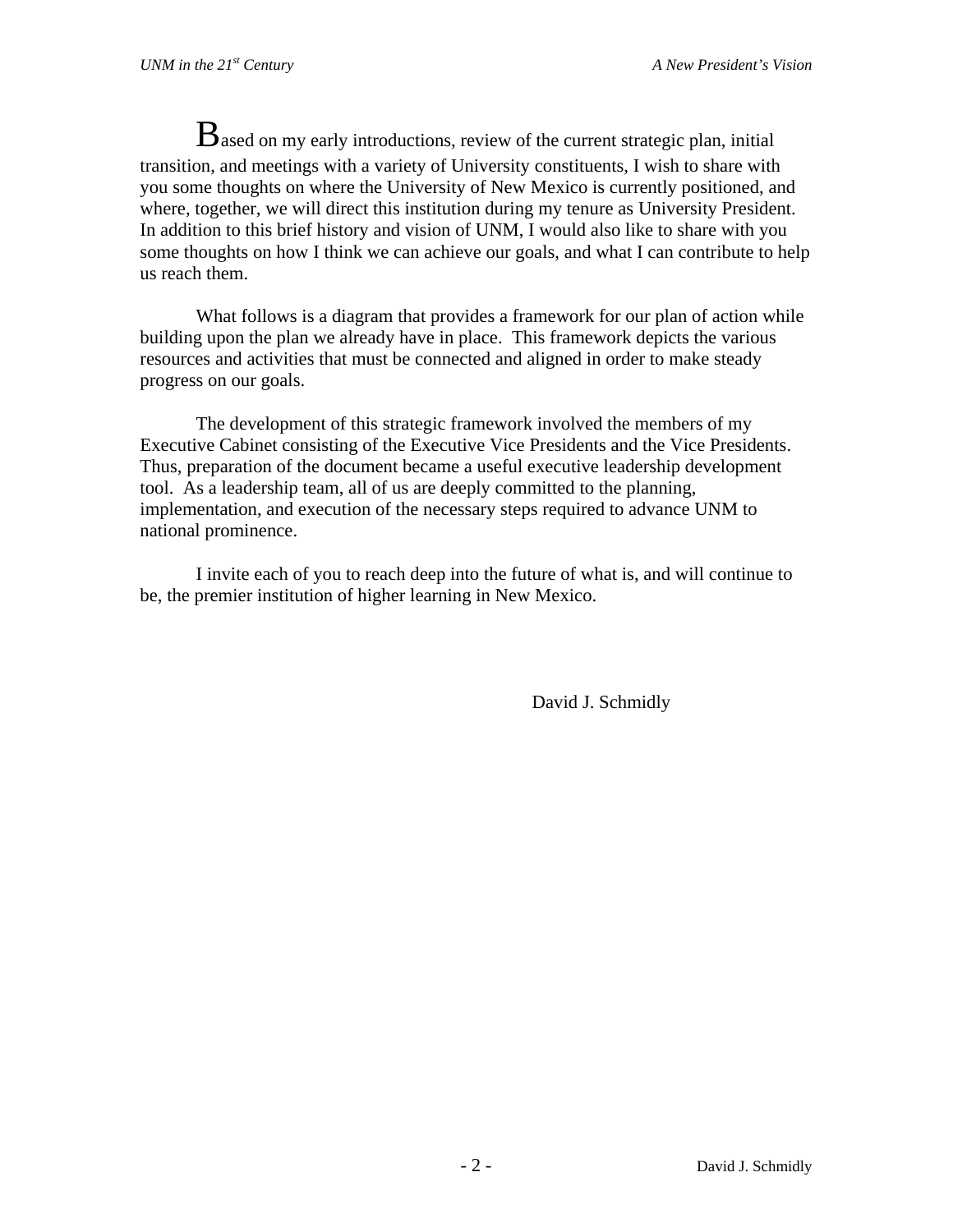## **Table of Contents**

Conceptual Framework: page 4 National Vision: page 5 Background: page 6 Key Questions, Issues, and Challenges for UNM Main Campus: page 9 Access, Affordability, and Student Success: page 10 Athletics: page 11 Budgeting and Performance Assessment: page 12 Community Engagement and Partnerships with Public Education: page 13 Diversity: page 14 Excellence: page 16 Facilities: page 17 Fund-Raising and Friend-Raising: page 17 Government Relations: page 18 Partnerships, Collaboration, and "Coopetition": page 19 Research: page 20 Rio Rancho and the Branch Campuses: page 21 Student Life: page 22 Technology: page 23 Technology Transfer and Economic Development: page 24 The Humanities and the Arts: page 25 Special Challenges and Opportunities at the Health Sciences Center: page 25 Education: page 26 Research: page 27 Clinical: page 27 Core Values: page 29 Teamwork in Action: What we must do to Succeed: page 30 Leadership in Action: page 31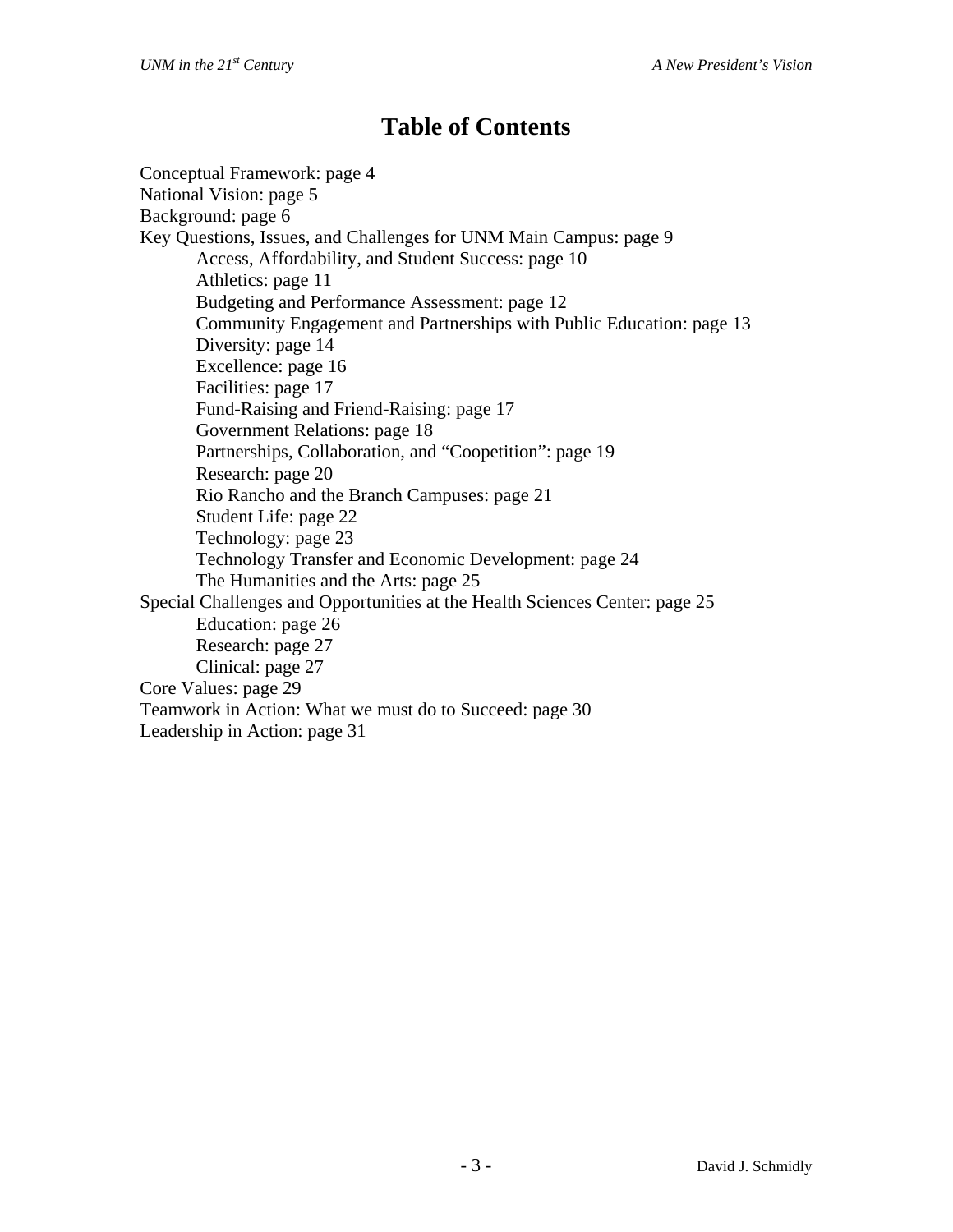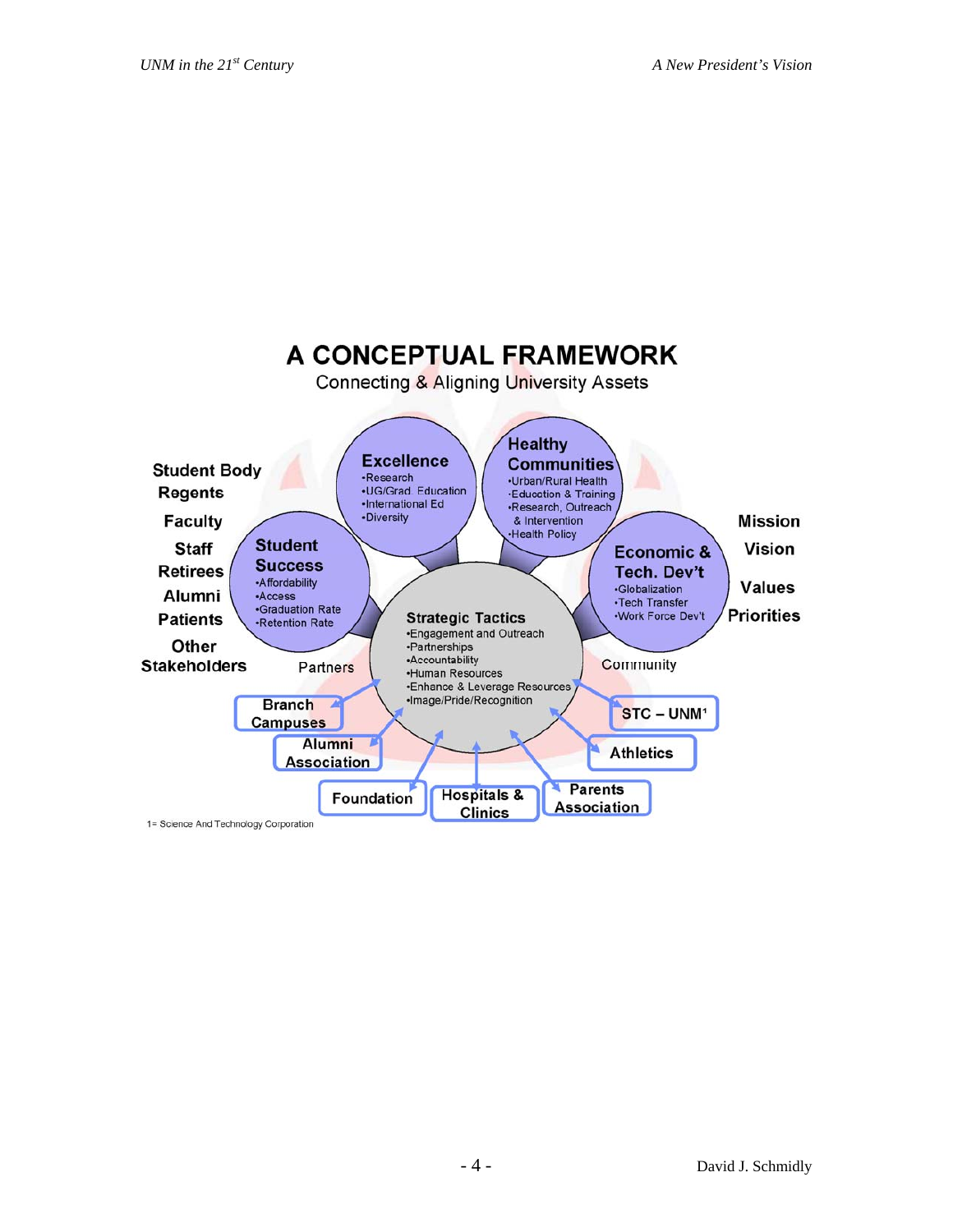*"All our dreams can come true, if we have the courage to pursue them."* -Walt Disney

## **NATIONAL VISION**

We have a unique window of opportunity in front of us: an opportunity to reinvent ourselves and move in new, more prominent directions, but we can't wait – the window may close soon. We won't always have the advantages and opportunities we have now.

Focusing on areas of importance and opportunity for New Mexico, it is time to aspire to national standards of excellence and performance in scholarship, research, teaching, health care, and engagement

To move us in this direction, we need to develop a BHAG (Big Hairy Audacious Goal). Our BHAG should not be mainstream; rather, it should be built around our uniqueness and things that set us apart. I believe an appropriate BHAG for UNM would be to **become the first minority/majority university and the only Hispanic Serving Institution in the country to attain membership in the prestigious Association of American Universities (AAU).** We can be as good as any of the current AAU institutions but we must do so while embracing the qualities that make the University of New Mexico unique.

As we work to achieve such recognition, knowing that it will not be easy or happen overnight, UNM can transform itself into a performance-based, student-centered, scholarly-driven, community-connected institution that will be:

- clearly recognized by the public and academic community to be among the top institutions of higher education in the country with a reputation that is appropriately reflected in national rankings;
- nationally recognized for the quality of its research, undergraduate, graduate, and professional degree programs, and patient care as well as for its ability to leverage resources and stewardship of funds;
- known by employers for providing a highly valued degree with highly sought after graduates, as a best buy in higher education, and for its graduates' ability to reason, articulate, use modern technology, and for being good citizens;
- seen as the university of choice for New Mexico's high school students and throughout the Southwest region, leading the way in developing better partnerships between higher education and public education and leveling the educational playing field among racial and ethnic groups;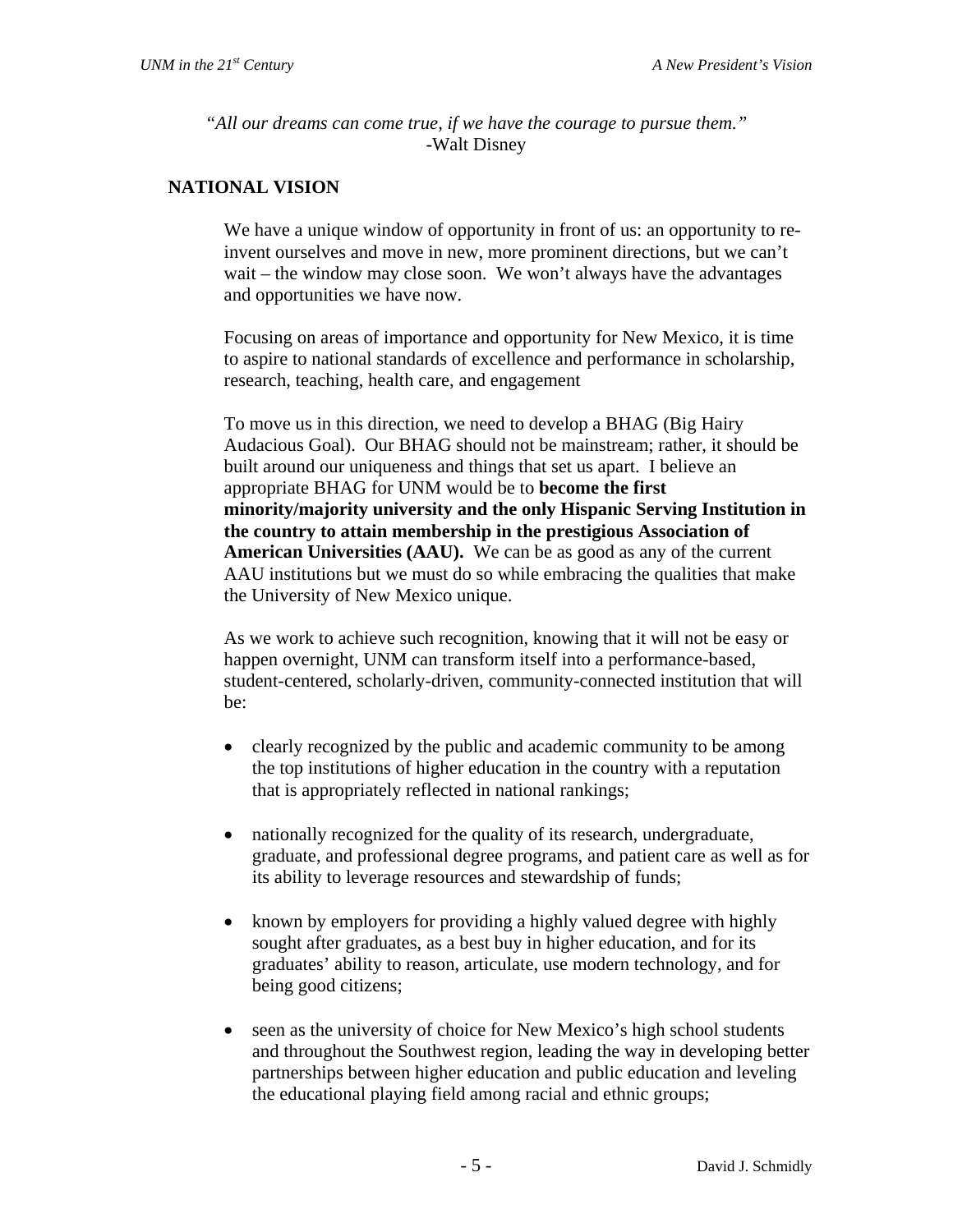- known for a high level of institutional pride among students, alumni, faculty, and staff, such that the term "Lobo" connotes a life-long bond;
- seen as a significant player in the economic development of New Mexico;
- known for reflecting the diversity of the state of New Mexico in its diversity of students, faculty, staff, and, administration; and
- known for its globalization and internationalization of academic and research programs through international partnerships, especially with Latin American and Iberian nations.

Excellence will infuse all we do at UNM: educationally, in our faculty's research and discovery, and in our patient care programs. We will do this by focusing on our reputation as a research-extensive institution where faculty discovery drives a student learning process that prepares undergraduate and graduate students to compete in a knowledge-based society and where institutional engagement improves local communities, state and regional economic development, and prosperity in both the public and private sectors.

Building the premier learning community in the state, and one of the best in the nation, will require a team approach. By building on the spirit of the University, by expecting good things to happen, and by establishing a sense of community and inclusion, we can create an attitude of trust and send a strong message of purpose that will boost institutional self-confidence. All faculty, staff, students, alumni, and friends of the University share a responsibility to create an environment that ensures collegiality, academic distinction, personal, occupational and civic achievements, and generosity of spirit that are manifestations of "simply the best" education possible at UNM. The result will be the legacy of UNM as a national leader in higher education – manifesting excellence, inspiring confidence, and engaging society. Let it be our time to achieve and stake our claim to prominence. There is much we can do by working together, supporting one another, and embracing change that will move us forward. Together we will provide programs that are charged with innovation, energy, inspiration, collaboration, and excellence.

## **BACKGROUND**

Before we set out on our continued quest for excellence, we need to examine the benefits of reaching our goals as well as look at where we are currently.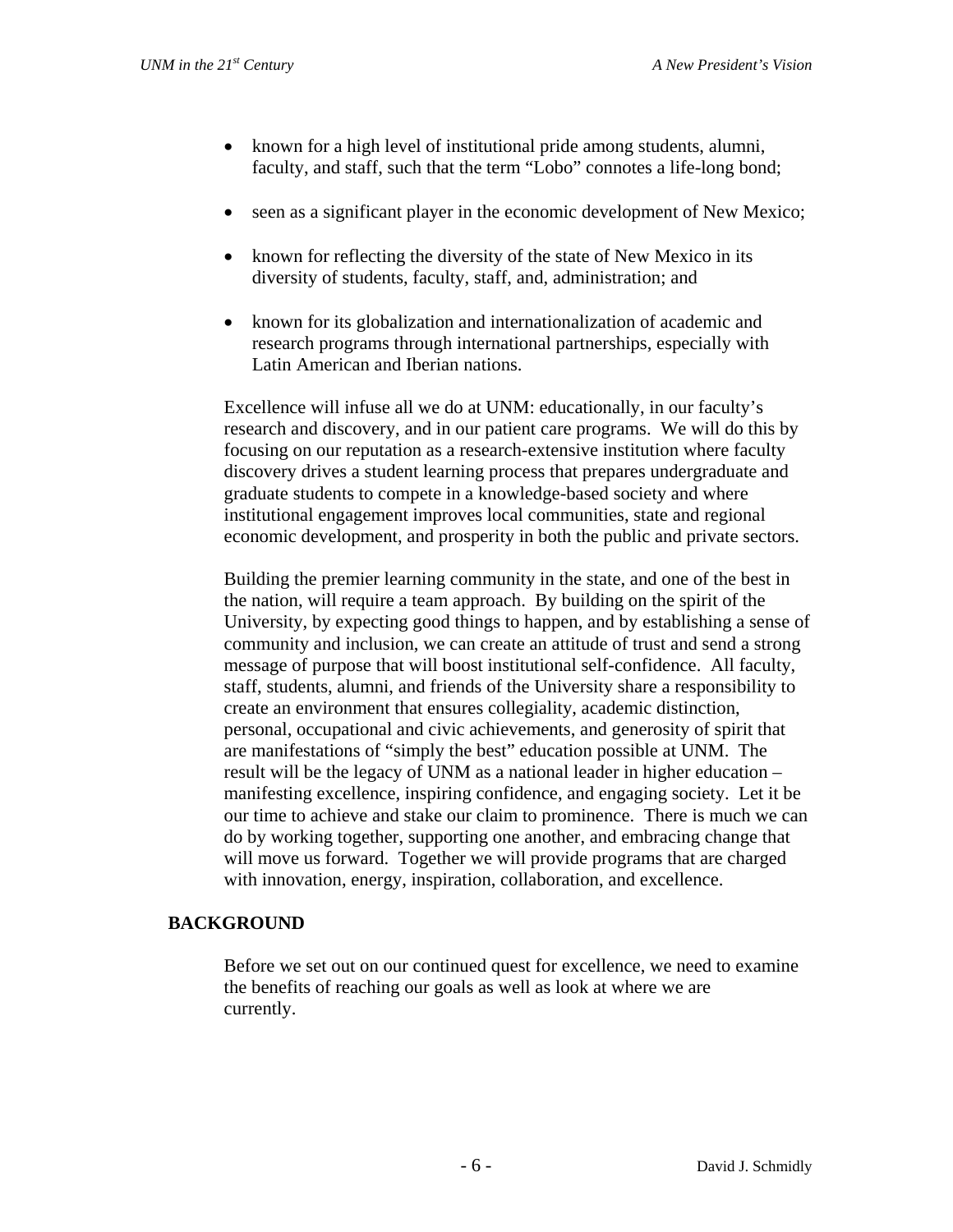## *AAU – What Is It, and What Can It Do For UNM*

AAU is an organization of leading research universities devoted to maintaining a strong system of academic research and education. Its primary focus is to provide for the development and implementation of institutional and national policies in order to promote strong programs in academic research and scholarship and undergraduate, graduate and professional education.

One of the key characteristics of AAU universities is their ability to recruit and retain exceptional students and faculty. By achieving the benchmarks associated with AAU membership, UNM will be able to aggressively recruit highly qualified candidates from across the state and country, even internationally, further advancing us down the path of excellence.

#### *How UNM Compares with AAU Member Universities*

In 2005, AAU member institution students had an average ACT  $25<sup>th</sup>$ percentile score of 23.2 and a 75<sup>th</sup> percentile score of 28.7. Students at UNM scored 19.0 and 24.4 respectively.

AAU member institutions have an average enrollment of 33,163. We have a total enrollment of 32,347. While we are lower than the average, our enrollment is higher than eight of the member institutions.

UNM is below the averages for research expenditures, yet we are not at the bottom of the list. On average, AAU members expend \$361.1 million and UNM expends \$158.2 million. The institution with the lowest research expenditures is sitting at \$24.7 million. We aren't at the top of this list, but we are well situated to be competitive in this regard.

Where UNM stands out is in our diversity. Not a single AAU member institution with an enrollment of more than 11,000 students comes close to our diversity of under represented groups. The average percentage of under represented students for AAU members is approximately 12 percent. Approximately 56 percent of UNM students are members of at least one minority group. As an AAU member, UNM would have the distinct opportunity to lead the country in diversity while succeeding at the highest echelons of research education.

#### *Building on Our Assets*

A university is defined ultimately by people, resources, and the teaching, research, service and other activities that derive from the interactions among these assets.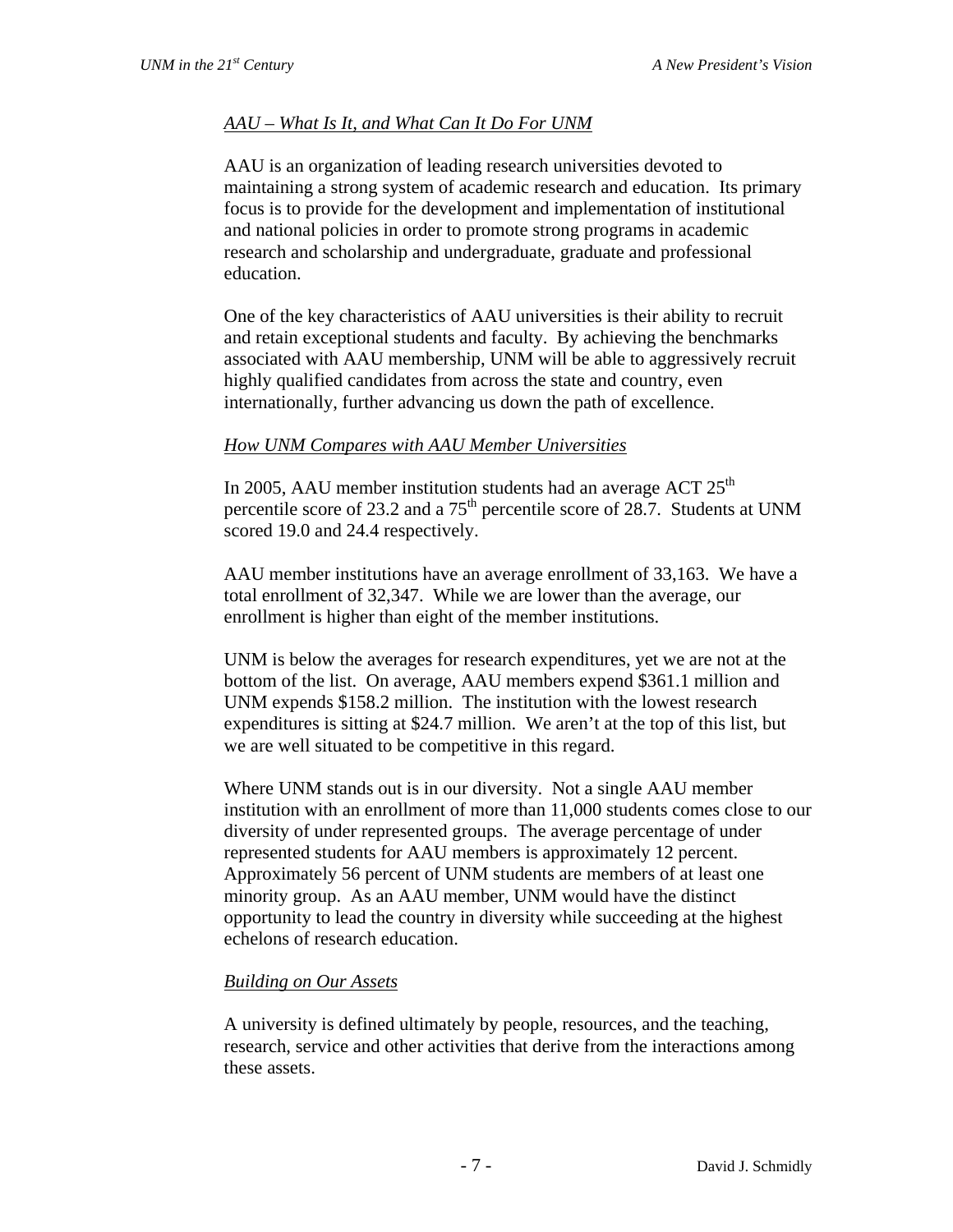At UNM we have a great combination of these assets. We are the only institution in New Mexico recognized in the Carnegie Classifications as a very high research university. As the flagship university in the state, we offer 94 baccalaureate, 71 masters, and 37 doctoral level degree programs; the only professional schools of architecture and planning, law, medicine, and pharmacy in the state; four branch campuses; membership in the Mountain West Athletic Conference; and numerous museums and historic sites. Our enrollment of more than 32,000 students statewide makes us the largest institution of higher education in New Mexico.

In serving a greater metropolitan area of almost a million people, UNM enjoys distinction as one of the 76 "urban serving public research universities" in the nation. Recently, we have been invited to officially affiliate with a newly formed group, the Coalition of Urban Serving Universities (USU), committed to three initiatives of critical importance to America's cities and the nation, namely: human capital (strengthening the education pipeline via systemic scalable partnerships with K-12 urban institutions, particularly in educational outreach programs like STEM disciplines); strengthening communities (economic revitalization of adjacent urban communities); and urban public health (outreach and intervention to reduce urban health disparities).

Finally, and very significantly, UNM is situated in a beautiful geographic location in a state and region of great people with a diverse and deep sense of cultural heritage. William Stafford said, "*Where you live is not crucial, but how you feel about where you live is crucial.*" UNM and New Mexico come out way on top in this regard.

A recent book in higher education – The Rise of American Research Universities: Elites and Challengers in the Postwar Era by Hugh Graham and Nancy Diamond – placed UNM in the top 33 nationally ranked and rising public research universities with regard to top-science, top-social science, and arts and humanities indices. UNM was singled out (p. 194) as one of the rising institutions that is not an AAU member but is competitive with AAU institutions. The table of rankings (Table 7.13 p. 194) reveals that UNM is the only university in the list of 33 that is a minority/majority institution.

It is apparent that our cupboard is not empty -- we have all the ingredients for success. It is time for us to build on our legacy and develop higher aspirations.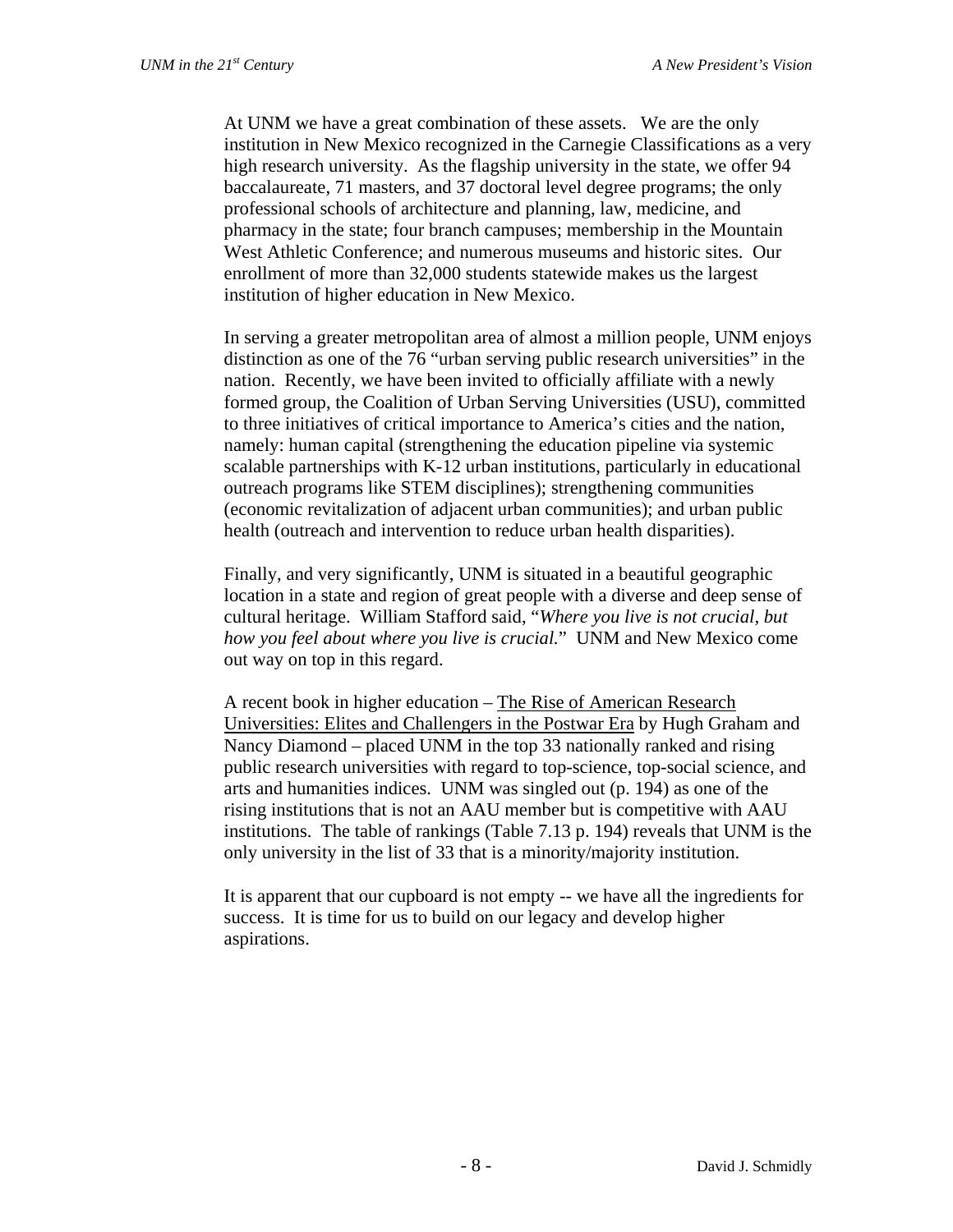#### **KEY QUESTIONS, ISSUES, AND CHALLENGES FOR UNM MAIN CAMPUS**

#### *Key Questions*

As we think about the special challenges and issues listed below, 13 key questions need to be considered as we prepare to put a plan into action.

**How do we connect and align the various components of UNM to achieve our goals?** 

**How do we make UNM the institution of choice for high quality undergraduate and graduate students in New Mexico and across the Southwest?** 

**How do we increase access to UNM academic programs and student services throughout the state?** 

**How do we identify ourselves as the flagship university to help stimulate the state's economy, especially in rural areas of New Mexico?** 

**How do we enhance student life and engagement?** 

**How do we diversify our administration and faculty?** 

**How do we attract the most talented faculty and retain them?** 

**How do we become the employer of choice for both faculty and staff?** 

**How do we retain and graduate more students?** 

**How do we enhance our education, research, and technology transfer programs?** 

**How do we make this University more user-friendly?** 

**How do we enhance our value to the community?** 

**How do we enhance our image in the state, country, and internationally?** 

As we embark on this journey of success, we must keep each of these questions in mind and ensure that, at every step of the way, we are seeking the answers.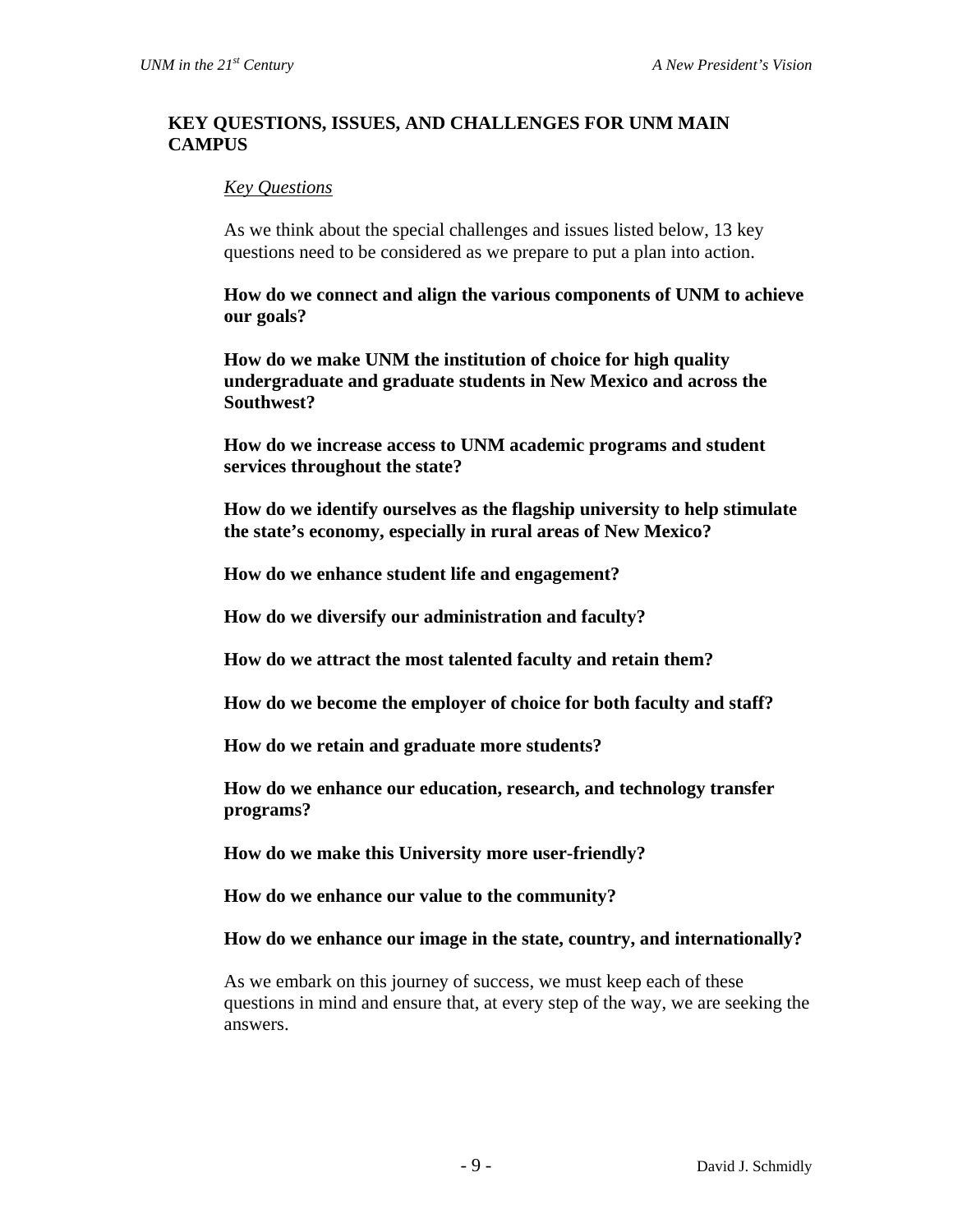## *Key Issues and Challenges*

UNM and the state of New Mexico have some key issues and challenges that must be taken into account and addressed as we assess our history and plan for the future. These are discussed below, not in priority order, but simply listed alphabetically to reflect that all of them are important and many are interrelated.

## **Access, Affordability, and Student Success**

The State Legislature has wisely provided the Lottery Success Scholarship to any New Mexico student that meets minimal scholastic requirements, thus enabling thousands of students the opportunity for a post-secondary education. While an important initiative, this has meant that many of the students attending the university are not prepared to perform at the college level and therefore must take remedial courses before enrolling in their area of study. Using NM State data, the Office of Accountability 2005 report tracked the remedial course experiences of the approximately 40-45 percent of New Mexico high school graduates who attend New Mexico colleges and universities each year (nearly 44,000 students altogether). According to this report, almost half (49%) of New Mexico public high school graduates took college remedial courses in numeracy and/or literacy. The study also found that the remediation rates were higher for Hispanic, Native American, and African American students than White or Asian students and that high schools varied in the percentages of their graduates who took remedial courses in college from a low of 16% to a high of 83%.

The Legislature has appropriated funding to acquire or build a Student Learning and Success Center to serve our at-risk student populations including our student-athletes. It is important to move forward with this facility and the programs associated with it as soon as possible.

Alignment of requirements and expectations of high school and college is an important step toward implementing a seamless, integrated statewide educational system from preschool through college, a system that ensures students' readiness for college or the workplace. Having access to effective counseling and advisors for the students and their families will be primary goals of the Student Learning and Success Center.

Access means making a UNM education available to each new generation of qualified students. As the state's flagship university, our first responsibility is to the citizens of New Mexico and their children. New Mexico needs more college graduates and well paying jobs to keep them here. For this to happen, tuition must remain affordable. UNM must compete for the very best students in the state and despite the Lottery Success Scholarship program, we will need stronger scholarship and fellowship endowments to succeed. Also, we must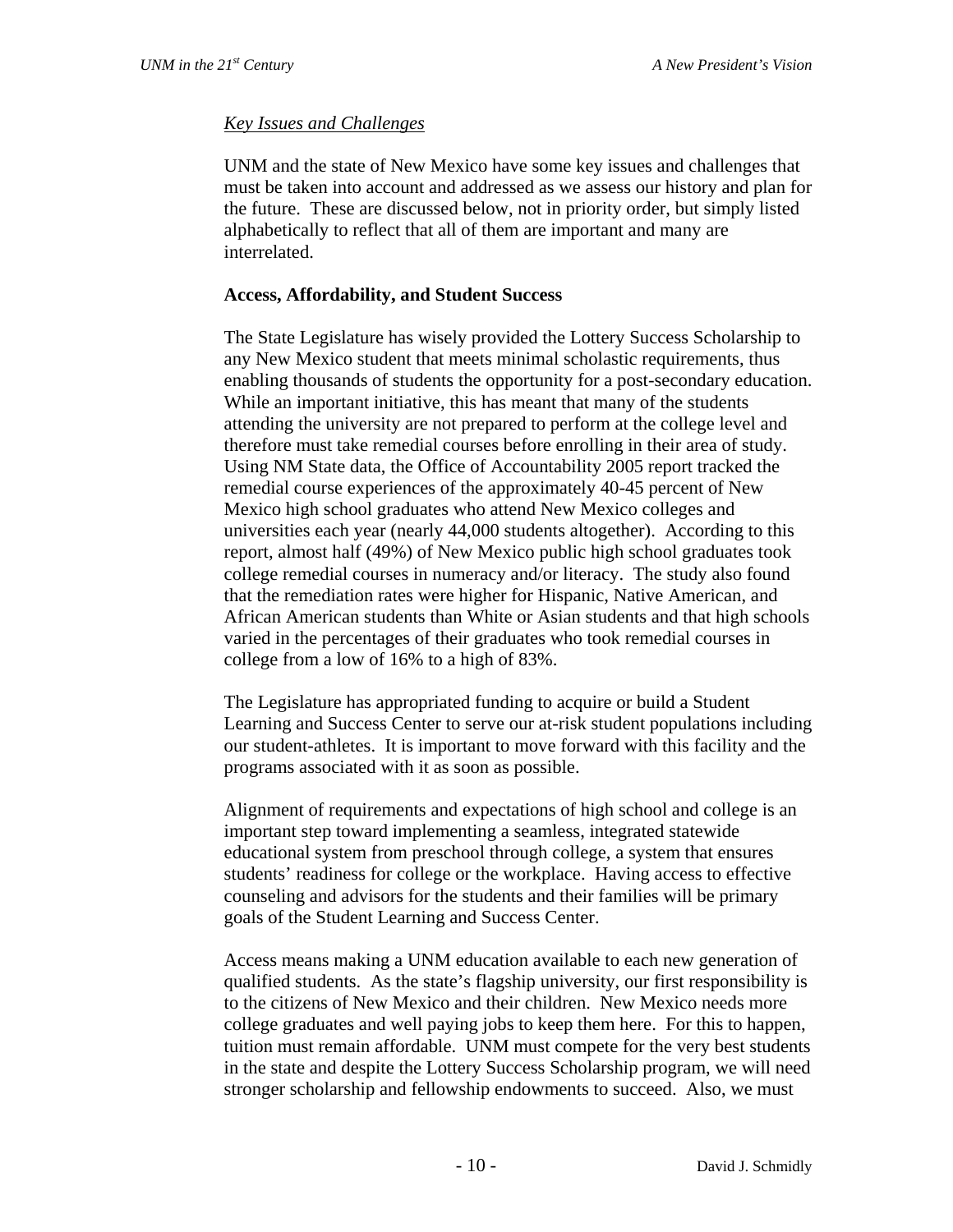work with state leadership to keep the "tuition credit" as low as possible in higher education's budget allocation.

A major challenge for UNM is our graduation and retention rates. In 2005, the University's beginning full-time freshmen to  $2<sup>nd</sup>$  fall semester retention rate was 74.4 percent. Our graduation rate after 6 years is 43.4 percent. As a comparison, AAU members' average rates are 89 percent and 71 percent respectively. We can, and need, to do better if we are to become competitive.

To ensure success in this important challenge, we will form a Division of Enrollment Management and Student Success under the direction of a Vice President. This division will take the lead in developing an enrollment plan that is consistent with our overall institutional strategy, and the core of that plan will be to improve retention and graduate rates. Under this division, we will centralize our functions of student recruitment, registration, financial aid, as well as retention and graduation programs. The purpose of this "one-stop shop" will be to improve services to students and ensure institutional accountability for improving student success. This will also provide us the opportunity to alter our recruiting strategies to begin approaching students in middle school and to focus more on recruiting the very brightest high school students in the state to attend UNM.

Finally, we must continue to offer courses and programs to sites throughout the state. New Mexico is a large and predominantly rural state. Citizens throughout New Mexico need to have the opportunity to attend UNM. Distance Education (online programs, interactive instructional television, and strategic face-to-face instruction in key locations) provides the kind of access—anytime/anyplace—to New Mexico citizens wherever they reside. This type of opportunity will likely help us with our graduation and retention rates.

## **Athletics**

Athletics is an area of immense importance to the national image and public relations of the University as well as a source of considerable pride and bonding for current students, faculty, staff, alumni, and the local community. Athletics and academics are mutually re-enforcing. Most public universities that are strong academically also have outstanding athletic programs. It is important for UNM to succeed in the Mountain West Conference and for our athletic programs to be nationally competitive. Our programs must remain in full compliance with NCAA rules and regulations, including the Presidential Task Force on Intercollegiate Athletics. We must stress the importance of good academic performance in an effort to improve the retention and graduation rates of our student-athletes in all athletic programs. While historically the Department of Athletics has encountered funding challenges, it is important for the department to not operate with budget deficits.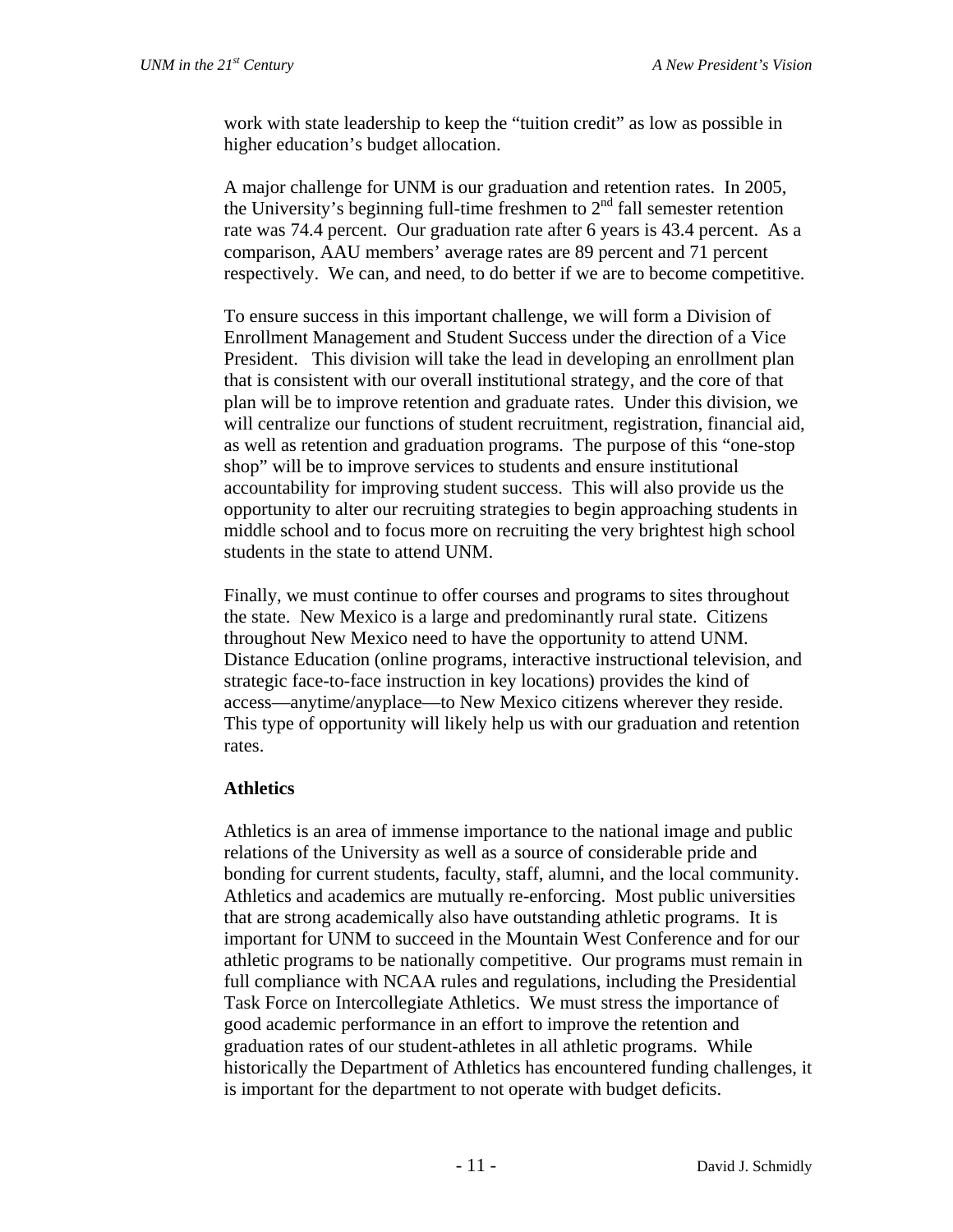A major organizational change will be instituted with regard to athletics and the overall University structure. The title of the Athletic Director will be changed to Vice President for Athletics and Athletic Director. This change will send a clear message that athletics is indeed a part of the institution and not the "tail wagging the dog." Also, the compliance function of the athletic department will report directly to the President's office. Also, the academic and financial aspects of athletics will have dual reporting responsibility to the Provost and CFO, respectively, to maximize integration of functions.

Great strides have been made in our Department of Athletics, but more must be done. University Athletics is like the front porch of your house: it's not the most important part of the house, but it's the first thing that most people see and it is our welcome mat. We need to continue to build our athletics programs and attain the goal of reaching national prominence. To reach this goal we must continue to improve our facilities, especially "The Pit" and the football stadium as well as training facilities for our student-athletes.

## **Budgeting and Performance Assessment**

A university is a collection of talented students, faculty, administrators and staff whose basic mission is the generation and transmission of knowledge. To carry out this mission, support is required in numerous forms such as salaries, libraries, building and grounds maintenance, equipment, and student and faculty support services. All of this support requires resources and shortterm and long-range planning to manage those resources.

Through its budgeting and accounting process, the University employs its resources to support those responsible for conducting the education mission. In today's climate, resources are not growing as rapidly as the University's needs; therefore, the method of allocating and accounting for these resources becomes ever more significant and critical. Every decision made in our resource allocation process impacts the ability to achieve our mission and speaks to our core values and ethos. Thus, in this highly resource-strained environment, the process for resource allocation becomes increasingly crucial, and our success depends as much on our ability to do more with less as it does on our ability to find additional resources.

Traditional public university accounting does not lend itself easily to the demands of this new environment. For the most part, budget allocation decisions are made from a historical perspective rather than from a programmatic one. In that sense, money flows into funds originally designed to fulfill a long-standing purpose that have been added to or modified over time. It is easy to account for the money in these funds, but this accounting method cannot be used to determine if the money was efficiently spent. Nor is it easy to change direction and address the challenges of academic units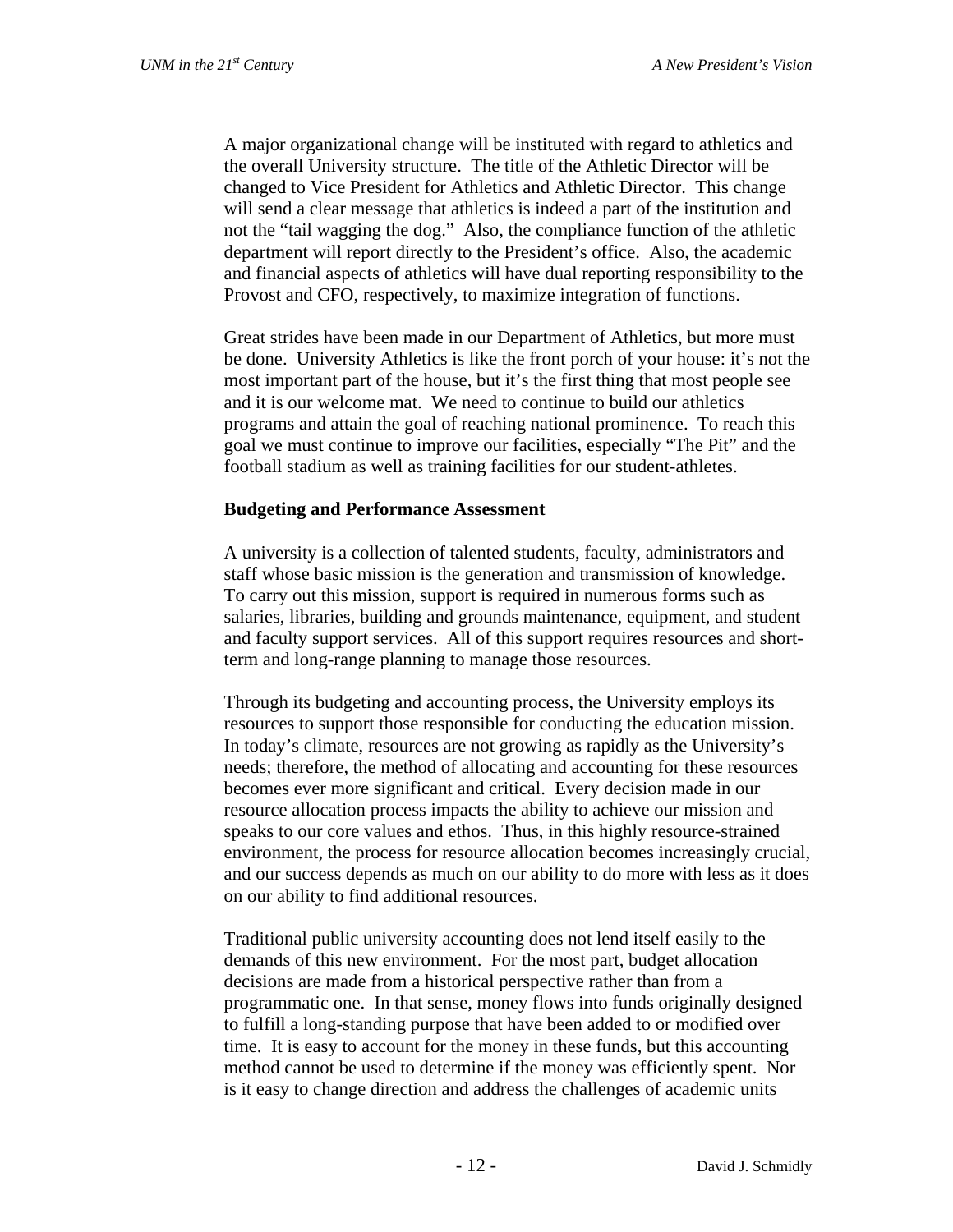with rapidly growing student enrollment that do not have the resources to meet instructional needs or to answer the need for the creation of entirely new or interdepartmental academic programs. Clearly there is a need for new ideas and methods for allocation of increasingly precious resources.

In order to accomplish our shared goals, the University of New Mexico must implement a more collaborative budget allocation framework. An Executive Budget Committee, consisting of the President and the Executive Vice Presidents, should review and approve all budget requests. This new performance based budgeting system will align allocations with our institutional vision.

The Executive Budget Committee would annually identify strategic initiatives that are to be addressed with institutional improvement funds. Departments and/or programs will prepare written proposals for the use of these funds that would then be reviewed by the Executive Budget Committee. The funds could be allocated on a one-time, multiple year, or permanent basis, with the Executive Budget Committee assessing progress toward the stated goals on a continual basis. All new resources available to the University not restricted for specific purposes (i.e., compensation) will be allocated through this process. In this manner we can assure that all University resources are applied toward our stated goals. In addition, we will continue the annual budget summit, which has been effective in producing collaborative results.

#### **Community Engagement and Partnerships with Public Education**

We must maintain a deep commitment to active involvement with New Mexicans as part of our fundamental mission. We must continue our heritage of providing civic service and volunteerism to improve the quality of life in the greater Albuquerque region and throughout the State. It is crucial to bond closely with our support base (students, alumni, friends, local and regional community, etc.) to support cultural and art programs.

We must develop an effective interface with post-secondary institutions for partnership initiatives with elementary and secondary school leaders in order to ensure high school and college access and success. The focus on high-need disciplines, like the education outreach programs that are a part of the STEM fields, is a commitment to work in systemic partnerships with neighboring school districts and create comprehensive plans for access programs throughout all phases of the educational pipeline. It is important to seek excellent models of systemic P-20 partnerships that are focused on measurable elements of effective teaching and learning, especially in the fields of mathematics and sciences, and the challenges associated with ensuring that every student has access to high quality teachers.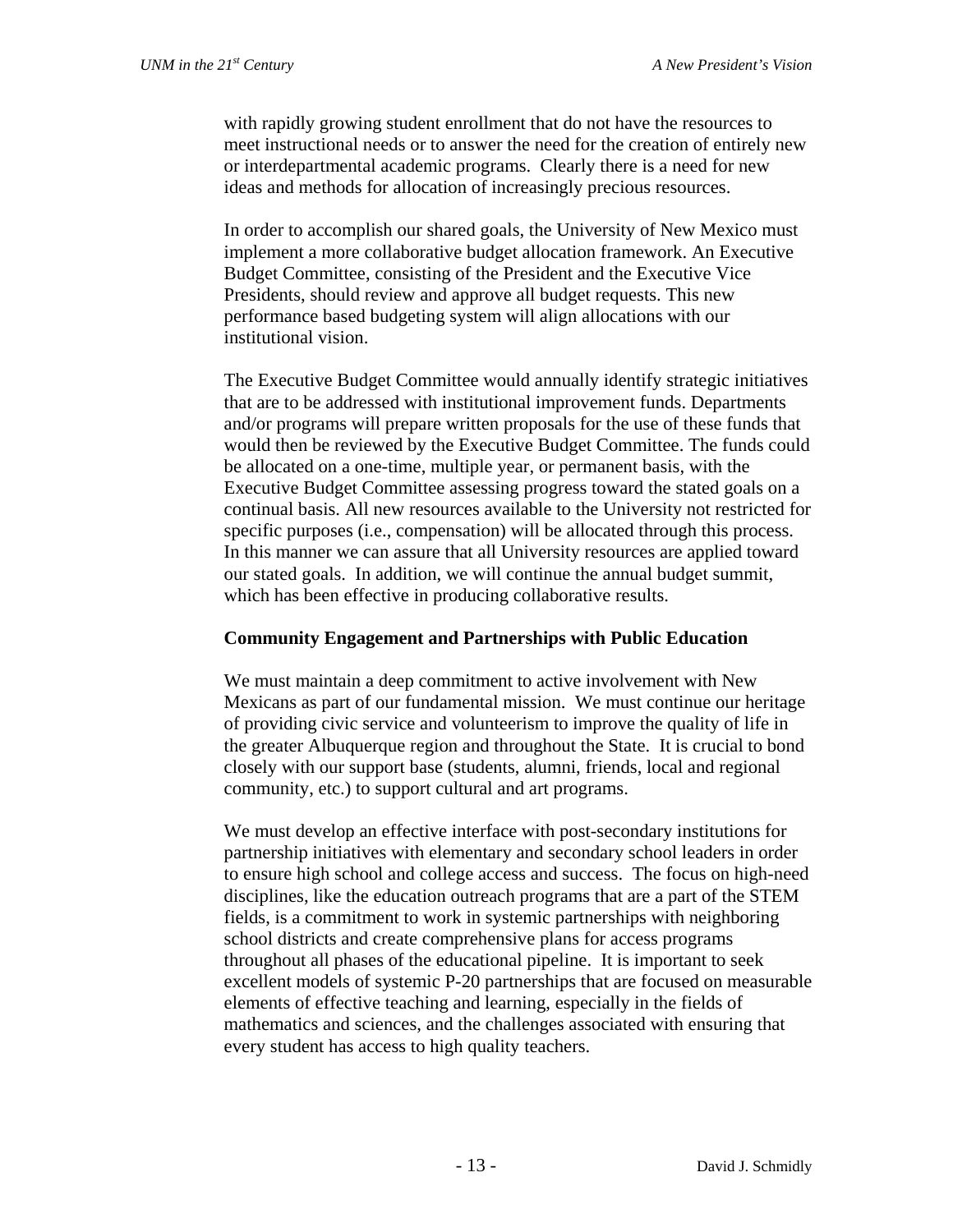The creation of systemic partnerships will help the University focus on necessary access and success strategies that include comprehensive plans to assess college readiness, especially sophomores and seniors in high school settings, expanding college awareness programs, tutorial and mentoring programs, access to information on college scholarships, grant-aid programs available in the community, summer bridge programs, and other development programs that ensure success in college.

To ensure success in the K-12 endeavors, a new position will be established in the Division of Enrollment Management and Student Success to focus on relationships with public education and partnerships to improve the student pipeline to the University.

#### **Diversity**

At its essence, diversity is about *differences*. As such, diversity, properly valued and cultivated, can be the source of great creativity, innovation, insight, and excitement – attributes that enhance educational quality at all levels. An important source of differences lies in what might be termed "cultural diversity," i.e., diversity based on gender, race, ethnicity, country of origin, etc. At the undergraduate level, cultural diversity provides a learning environment that reflects a breadth of concepts and thinking that enriches virtually every program. Appreciating that there *are* such differences, and that those differences give rise to different ways of understanding, beliefs, and framing problems is one of the most important things students can learn. For example, educating engineers in a culturally diverse environment prepares them well for the increasing globalization of technology by instilling an understanding and appreciation of cultural differences. Graduate and professional education benefits from cultural diversity, as it better prepares students to deal with the real-world environments of their fields.

The University is well positioned to increase our international study programs and we must continue to move forward with these initiatives. These types of programs provide our students the opportunity to study in diverse learning environments abroad, and also give people from across the globe an equal opportunity to study here at the University of New Mexico. As our world continues to expand beyond our borders, it is increasingly important to give our students the opportunity to study in richly diverse learning environments.

Particularly in a university, diversity extends to other important dimensions. Intellectually exciting problems almost always occur at the intersections of multiple fields. Interdisciplinary programs lead to new methods, new insight, and new knowledge. And while we often think of the university in terms of "teaching, research, and service," diverse programs that artfully combine two or all three provide a rich educational milieu. Adding health care, economic development, and technology transfer further extends our diverse reach.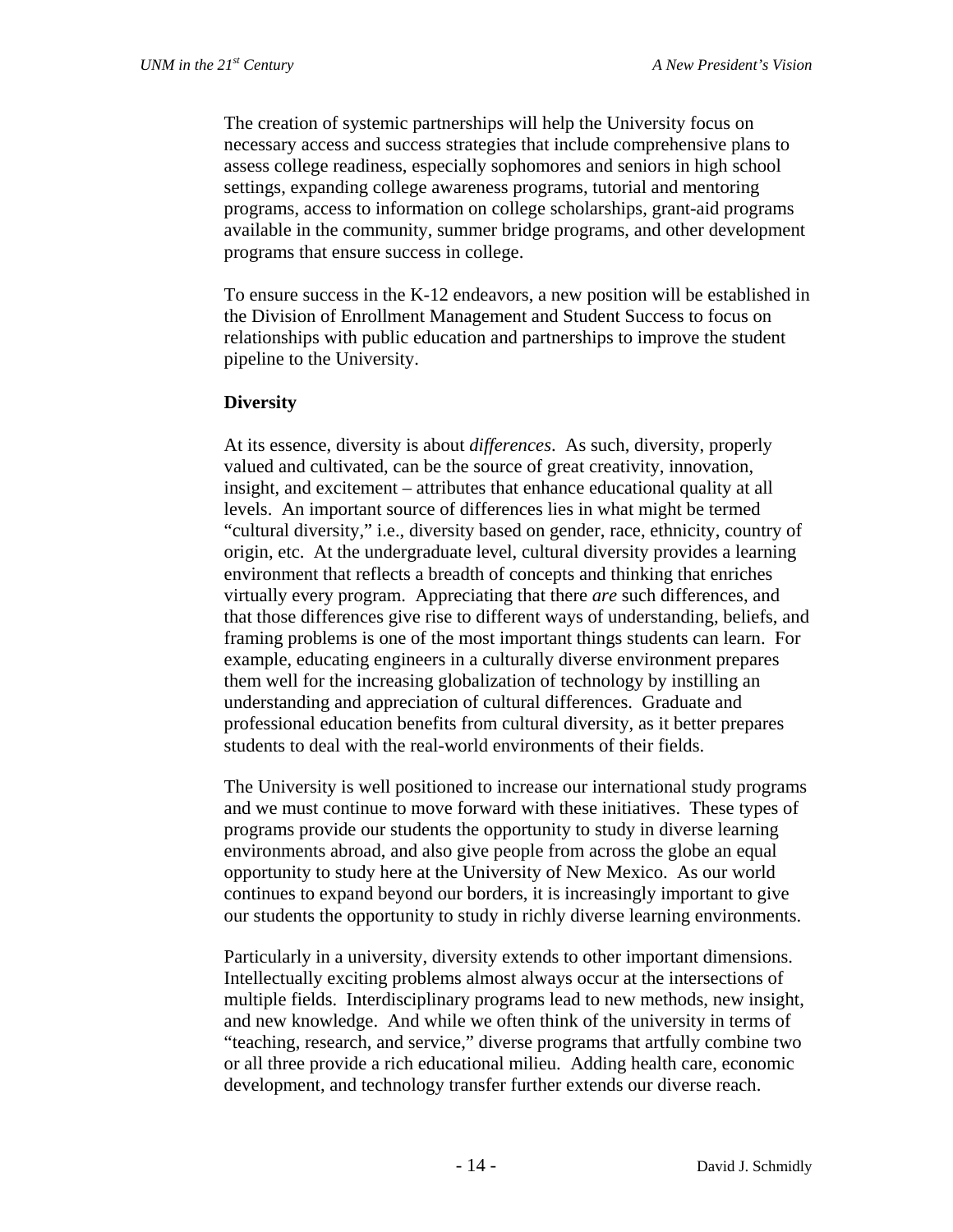The challenge inherent in any dimension of diversity is having to deal with the attendant complexity. It is, however, just that struggle to understand and benefit from complexity that will make the difference between a good education and a great education.

Arguably, the University of New Mexico is positioned to be the best university in the nation to strategically combine all of the dimensions of diversity to transform education. UNM stands alone as a comprehensive university with a large population of students from underrepresented groups, a (Carnegie) very-high level of research with nationally and internationally recognized programs, strong professional schools, and the commitment to student success. By continuing to work to increase our cultural diversity, especially among faculty and administration, while taking full advantage of integrating the broad range of academic and non-academic offerings, the University of New Mexico can pursue a strategy that will lead the way for  $21<sup>st</sup>$ century hiring education.

Our report card with respect to diversity of faculty and senior executives needs to improve. We need to quit making excuses and start making progress. It appears that mentoring of minority faculty and students is weak and that retention is low. Organizational accountability is passive. We need to develop best practices and pursue special opportunities. We must address gaps in educational attainment of racial/ethnic groups.

To move in these directions, we will create a leadership position in this area that will report directly to the Executive Vice President for Academic Affairs and Provost. The Vice President for Diversity will provide leadership to bring the campus together to increase the diversity of students, staff, and faculty across all academic disciplines and units on campus.

Having this position will also bring continuity and cohesiveness to many projects that already exist on campus to address academic issues for diverse students. There are many "diversity" programs across the campus that add to the distinct richness and visibility of the academic mission of the institution. Programs such as the MARC (Minority Access to Research Careers) Program, the IMSD (Initiatives to Maximize Student Diversity), the Bridges to the Ph.D. program, and the PREP (Post-Baccalaureate Research and Education Program) offer students the opportunity to study with faculty scholars who are experts in their field, plus they provide students the opportunity to prepare for graduate school. The Office of the Vice President for Diversity will provide support to the programs and projects, plus assess the climate on campus for diverse students and faculty. It is the hope of the leadership to create a "onestop shop" with this new division to clarify accountability and strengthen our ability to integrate all of our services and programs that address diversity issues.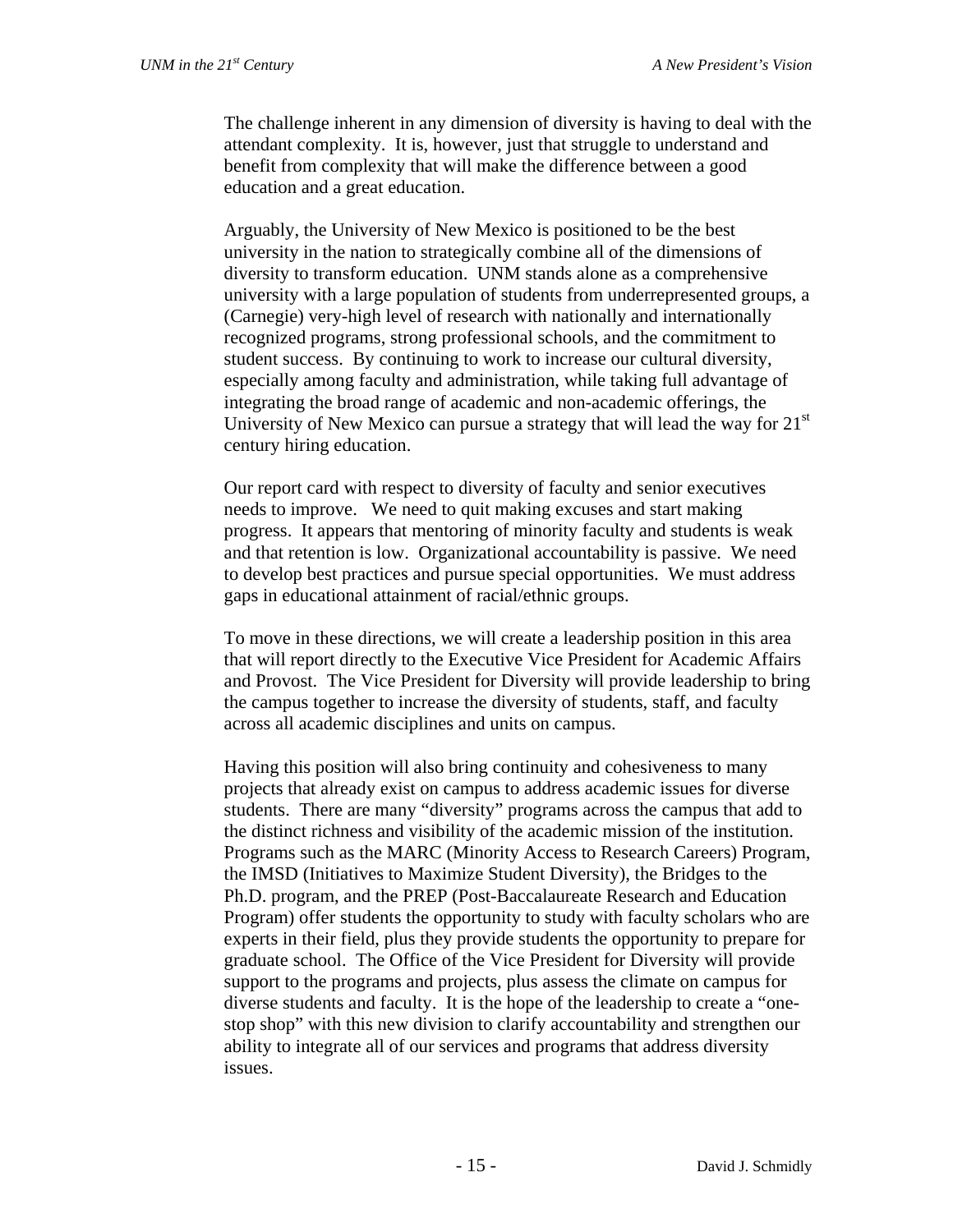#### **Excellence**

Excellence must infuse all that we do at UNM, both educationally and in our faculty's research and discovery. Research excellence is key to our national prominence and our efforts to join the AAU. But in stressing this area, we must pursue student-centered strategies, like our honors program, and we must fully integrate the arts and humanities in our efforts because they contribute to the goal of understanding ourselves and our place in the world. In a global economy, we have to approach education and research from an international perspective. This means recruiting the best faculty worldwide and encouraging international student exchange. The "Areas of Marked Opportunity and Public Engagement" selected a few years ago will need to be reassessed and reevaluated for relevancy in the current climate at the University.

In assessing our future investments, we should consider hiring clusters of faculty in key areas which the state sees as major economic development opportunities. A good example of such a program is the Film and Digital Media Program at the University of New Mexico. This is an integrated interdisciplinary academic and research program designed to give our faculty and students the necessary critical, creative, and technical skills to apply digital technologies in innovative and productive ways. It was created by linking the existing strengths at UNM in Fine Arts, Engineering, Arts & Sciences, and other schools and colleges. The Film & Digital Program will integrate filmmaking and digital media, foster a native New Mexican film and digital media industry, train the citizens of New Mexico, and foster research that contributes to the economic growth of the state.

Nothing is more important than continuing to build and strengthen our faculty. Indeed, UNM's national reputation in research is a tribute to the quality of our faculty. A recent study of scholarly productivity of faculty at U.S. universities revealed that UNM ranked 45<sup>th</sup> among public universities and ahead of several AAU institutions (e.g., Texas A&M and the University of Nebraska). We need to grow our faculty in key areas of opportunity and we must do more to retain the outstanding young faculty that we recruited and nurtured to success. This will require making faculty salaries more competitive with our peer institutions. Also, there is a major opportunity to improve recognition and reward programs for faculty who have remained at UNM and built a strong career. Finally, as we look to strengthen the faculty, we must remain vigilant to our commitment that we will diversify and recruit, retain, and equitably reward faculty from under represented groups.

The importance of sustaining and recruiting excellent professional staff to the University is important to the mission of the University. These professionals are a strong resource for the institution and provide a strong foundation for the academic work of colleges and the professional health care and education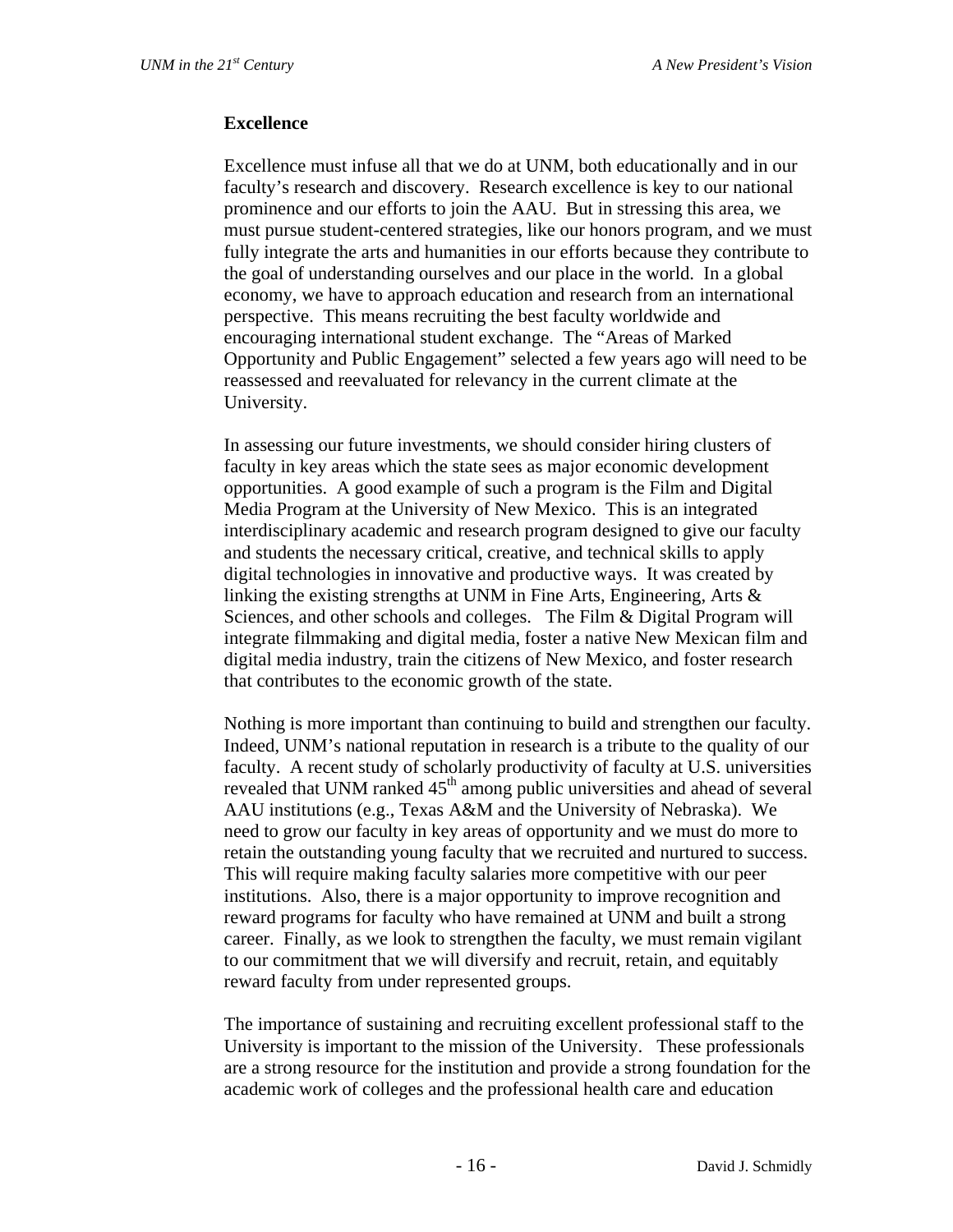provided to students pursuing a medical profession and to the community at large. The Health Sciences Center provides care to the entire state and these professionals are a direct link to the communities across the state of New Mexico. Promoting and sustaining the excellence among staff is critical to the work of the University; hence, UNM will provide a climate of excellence and strive to make salaries for staff more competitive with other professionals in the community.

#### **Facilities**

The first order of business must be to update the facilities master plan with an eye toward full integration and evaluation of the four separate master plans currently in existence: health sciences, intercollegiate athletics, main campus and the science  $&$  technology park. Growing success – in research, teaching and medical care – is challenging the University of New Mexico as never before. Research expenditures and enrollments have grown dramatically since the 1990s, placing severe strain on facilities that now average more than 50 years of age and are inadequate considering the University's growing needs. Integrating the four master plans will ensure the maximization of resources, lay the foundation for future expansion in all precincts of campus, and preserve and enhance the campus' unique architecture, design and aesthetic.

Concurrently, strategies must be developed to continue our ambitious revitalization efforts in all sectors. These strategies, by necessity, will require comprehensive plans for finance which embrace: appropriations from state and federal sources, internal system revenue bonds, and fundraising. Acknowledging that the state of New Mexico faces overwhelming demands on its limited resources, UNM's goal is to assume responsibility for a greater share of its capital and modernization needs. Through its 2005 institutional bond issue that addressed academic facilities, UNM secured a total amount of funding in one year that would have taken more than a decade to secure by traditional state general obligation bond means. Similarly, bold funding initiatives must be developed and implemented to continue our momentum.

Last, the University's clear and consistent message regarding the massive deferred maintenance backlog on campus has resulted in a substantial increase in building renewal and replacement funds. These revitalization funds have yielded substantial positive results in classrooms, labs and offices in the last two years and must continue to be at the forefront of our legislative efforts to ensure that we properly care for our existing assets while building new facilities for the  $21<sup>st</sup>$  century.

#### **Fund-Raising and Friend-Raising**

As with all ambitious endeavors, achieving the goals outlined in this document requires financial resources and broad commitments from all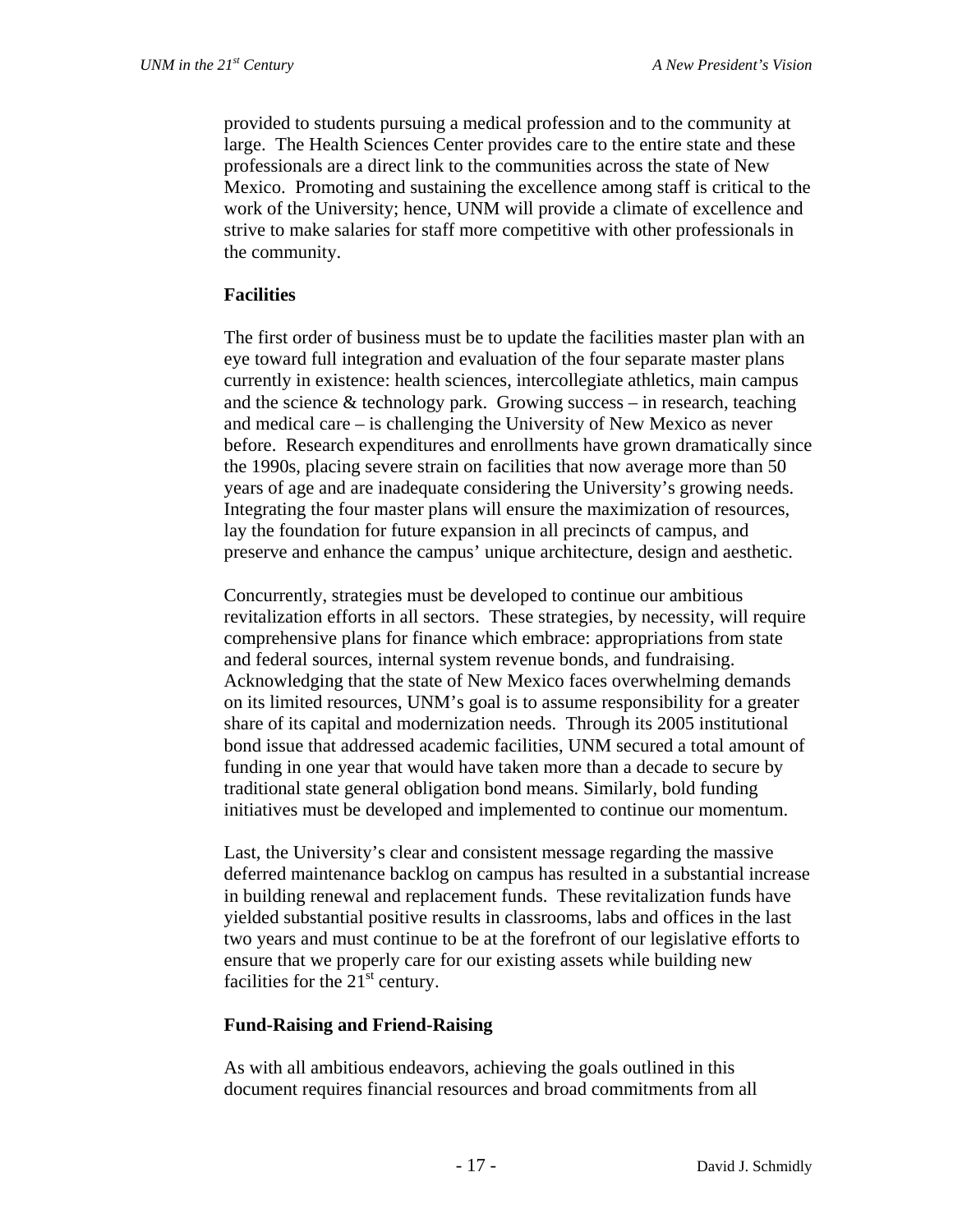University stakeholders, internal – faculty, staff, and students – as well as external stakeholders – alumni, donors, and community, governmental and business leaders. An integrated external relations program and fundraising campaign achieve both aims of raising unprecedented levels of financial support as well as engaging our stakeholders in the life of the University.

The Alumni Association serves to connect UNM alumni to one another and to the University of New Mexico. The Association, with regional chapters throughout New Mexico, the country, and even in several international locations, is the University's ambassador to alumni and other stakeholders. As we share our vision and plan of action for UNM, the Alumni Association will be key to reaching out to our worldwide base of fans, supporters and stakeholders.

The University is currently working to determine its highest private funding priorities. The University's campaign goal, while not yet fully determined, will aim at a minimum, to more than double the amount of gifts received from approximately \$43 million to \$100 million annually.

We must raise money for both academics and athletics and not just the latter. Our biggest academic needs are in the areas of faculty chairs, graduate student fellowships, undergraduate scholarships, and endowments to support colleges, departments, equipment, and buildings. Our fundraising target should include private individuals, local, state and national foundations, and corporations with connections to New Mexico. Our programs that attract broad community visibility and participation should be among our fundraising priorities because so many community members care deeply about the success of these programs – such as Popejoy Hall, UNM Museum of Art, the Tamarind Institute, Intercollegiate Athletics, and KNME and KUNM.

There is urgency to begin planning and preparation for a very ambitious comprehensive fundraising campaign and to launch it as soon as possible. As we prepare the University for a comprehensive campaign, our initial efforts will focus on: articulating the University's value and distinctiveness to our stakeholders and community members; building the size and talent of the development professional staff; establishing a stakeholders' council of campaign leaders and advocates; identifying more than 3,000 new prospective major donors; engaging University leadership with potential major donors; and then launching the comprehensive fundraising campaign.

#### **Government Relations**

Interaction with our community is vital to our success. We need to build upon our relationships with our local, state and federal elected officials to support our missions. Furthermore strong ties to the business community across the state are essential. In order for us to succeed we must have the support of our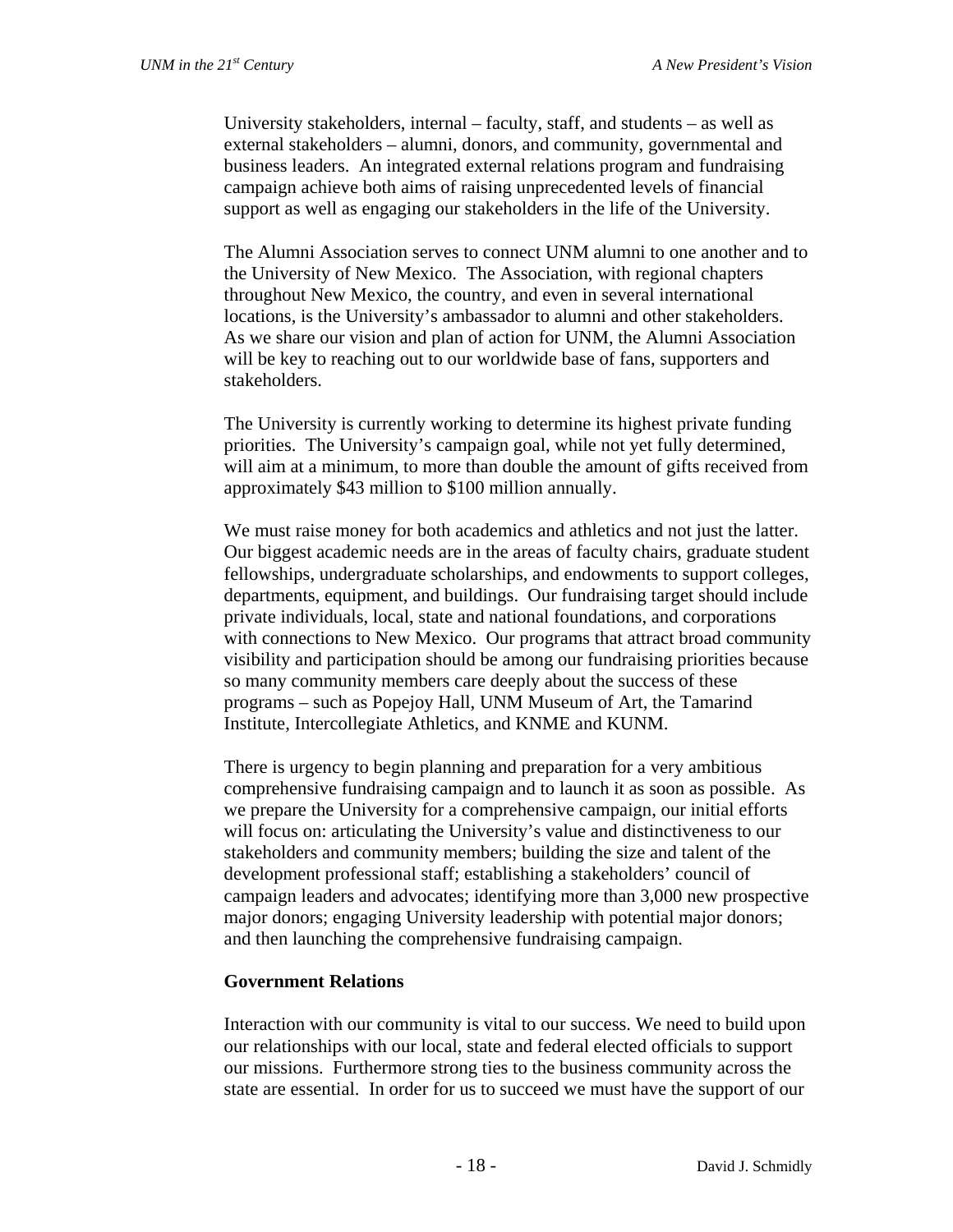State Legislature, Governor and congressional delegation. We must also have a commitment to bilateral communication. Our State Legislature is a group of dedicated volunteers elected from throughout New Mexico and UNM's success rests upon a strong base of support from legislators in all areas of the state. Given that ours is a citizen legislature, we must strive to be a service to them. UNM Hospitals is the leading hospital in trauma care, cancer research and treatment and safety net hospital in our regions and we must have a strong relationship with the Bernalillo County Board of Commissioners and the Indian Health Services to carry out that mission.

UNM also believes in strong government-to-government relations with the tribes, nations, and pueblos in New Mexico. We must continue to work with member organizations, and look at updating and revising our current MOUs with each of the entities.

## **Partnerships, Collaboration, and "Coopetition"**

Doing things with others, even your "competitors", makes sense if it gives you a competitive advantage. It represents another way to leverage resources and is increasingly expected by state leadership. This is an area where UNM has enormous opportunity. We should strengthen the ties and cooperative activity between Main Campus and HSC; develop a major partnership with Central New Mexico Community College (CNM) to bolster retention and graduation rates; and increase affiliations with the National Labs and others to boost research, graduate education, and technology transfer. We also want to be partners in the local and statewide economic communities, including existing and developing industries.

Ties should be strengthened to include other universities and community colleges. For example, we have an agreement in principle, although not in writing, that NMSU would offer at least two degree programs not currently offered by UNM in Rio Rancho that are needed/desired by the community. Specifically, one is the Hotel, Tourism, & Hospitality Program. Another example is the request from Santa Fe Community College for UNM to deliver a BFA that links with SFCC two-year degree programs.

We should also develop partnerships for distance classes and on-campus short-term and semester-long academic programs with students and faculty from other countries, especially Mexico, because of our proximity to that country. Other courses can be offered to our branch campus students, high school students, community college students, public school teachers, etc. Other partnerships that can be strengthened are Los Angeles/HUB City College Prep Programs, Honors Camp, Statewide GEAR-UP and National LULAC Leadership Programs.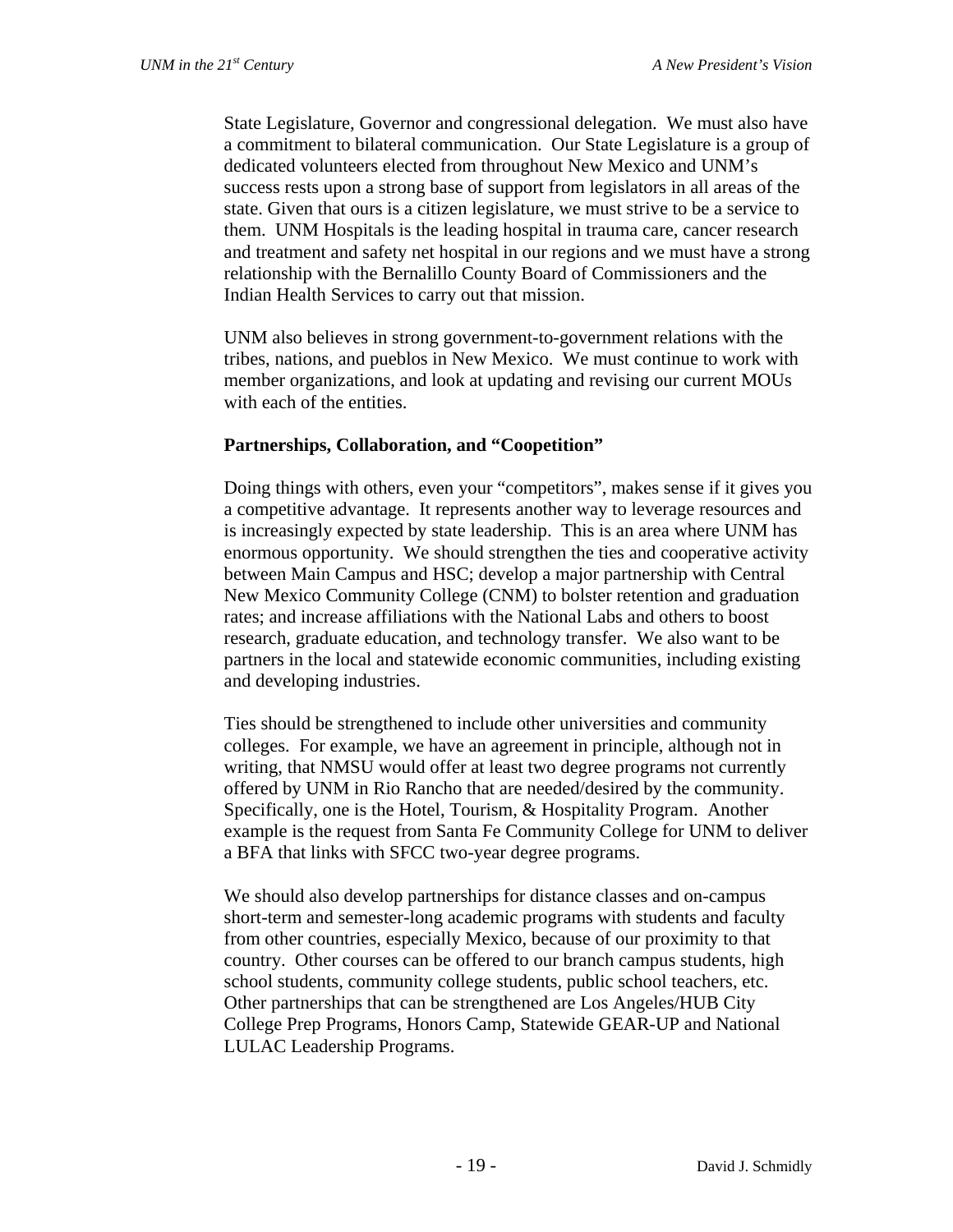Creating new partnerships with the communities across the state will strengthen the visibility for the University, especially in reaching out to rural communities who need the support and help by providing educational academic opportunities. Rural communities need to sustain themselves and to enhance their own schools, health care facilities, and other economic growth opportunities that "knock" on their front door.

UNM has the capacity to provide education and training to many individuals in these rural communities. Many of these students leave the community for a short while to pursue educational opportunities and then return to their homes to provide service to the community. Others cannot leave the community and need the University to go to them by providing distance education opportunities. Providing coursework on-line that lead to a degree for these communities will empower small communities to educate their own people and to grow economically in ways not determined today. Having the opportunity to get an education is critical for these rural communities and UNM will reach out and provide these opportunities.

#### **Research**

A research university must provide an environment that encourages faculty to pursue sponsored-research opportunities. Research funding is a surrogate for opportunity that benefits students, faculty, and the community. We must foster an administrative culture that supports research education.

Research is an area where we have great national credibility, and we will need to budget the necessary resources to keep our momentum and reputation. Infrastructure, equipment, and space must be maintained, upgraded, and expanded. We must address barriers to working across disciplines and do a better job of incentivizing interdisciplinary approaches. We must continue strengthening the interactions between the Main Campus and the HSC. To continue growing our research programs it will be important to continue to grow the faculty and to do a better job of retaining our very best young faculty.

While growth in the overall research enterprise has been substantial in the past decade, there are signs of stress in the management and administrative processes of research. In recognition of faculty frustration, the previous Provost appointed a Research Study Group to "lead a study to analyze the current system spanning the birth to the closeout of a sponsored project. The outcome of this study is to be a series of recommendations to improve efficiency and customer service." The Study Group recently issued its report, commenting "There must be changes in the structure of research administration, in the allocation of resources and staffing levels, in organizational culture and attitude, and in communication and accountability."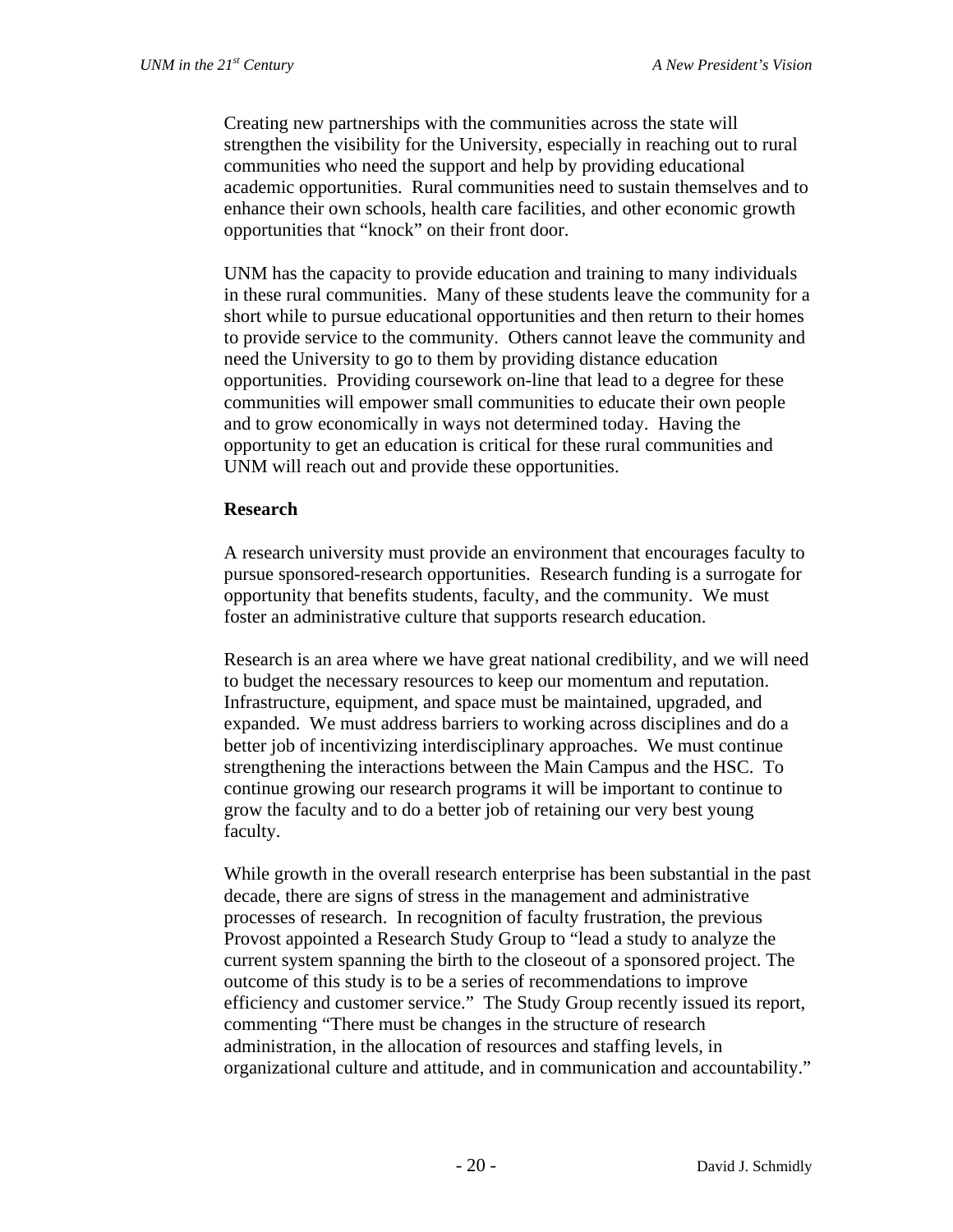It is incumbent that the administration implement the major recommendations of the Study Group.

A strong research program is also critical. It impacts our ability to attract the top New Mexico high school students to attend UNM. These high-end students tend to seek out universities that offer strong young scholar programs, and universities from surrounding states have been out competing us by providing a stronger focus in undergraduate research. We should develop an undergraduate research center and enhance undergraduate research programs such as Ron McNair, Research Opportunity Programs (ROP), the PROFOUND Programs, the Robert Wood Johnson Program, Research Service Learning Program, and University College Undergraduate Research Programs in order to prepare undergraduates for graduate school and research.

## **Rio Rancho and the Branch Campuses**

Our Branch campuses provide excellent avenues of access for students across the state, as well as enhance our diverse learning environment. It is crucial for us to continue our academic programs here, while adding necessary academic programs as the demand for them increases. We need to recognize the added value that they bring to the University as a whole in terms of the diversity of the student body.

UNM must capitalize on its relationship with the rapidly growing and expanding city of Rio Rancho. The proposed Rio Rancho Campus (UNM West) offers unique opportunities for growth and advancement of UNM. Many companies see Rio Rancho as a fast-growing city in need of a locally based major research university. In developing UNM West, we will need to work carefully with the elected and community leaders of Rio Rancho to secure a revenue stream for capital projects through an appropriate vehicle such as a mill levy or gross receipts tax.

It is time to begin implementation of the new campus, hospital, and medical school. For the general academic programs, we need to recruit a director with experience in developing branch campuses and 2+2 partnership programs. Success will require an effective partnership with CNM.

The Rio Rancho campus will provide students with the opportunity to attend courses on the west side of the city as we partner with CNM and the Los Alamos Branch campus to offer courses that lead to degrees, teaching licenses, certifications, or endorsements. Also, the opportunity for Extended University to provide degree completion programs at Rio Rancho and the UNM Branch campus locations is important to meet the access and student success goals stated in this action plan. Extended University has the capability to offer distance learning as well as on site coursework. It is important that the partnering with these various entities provide a seamless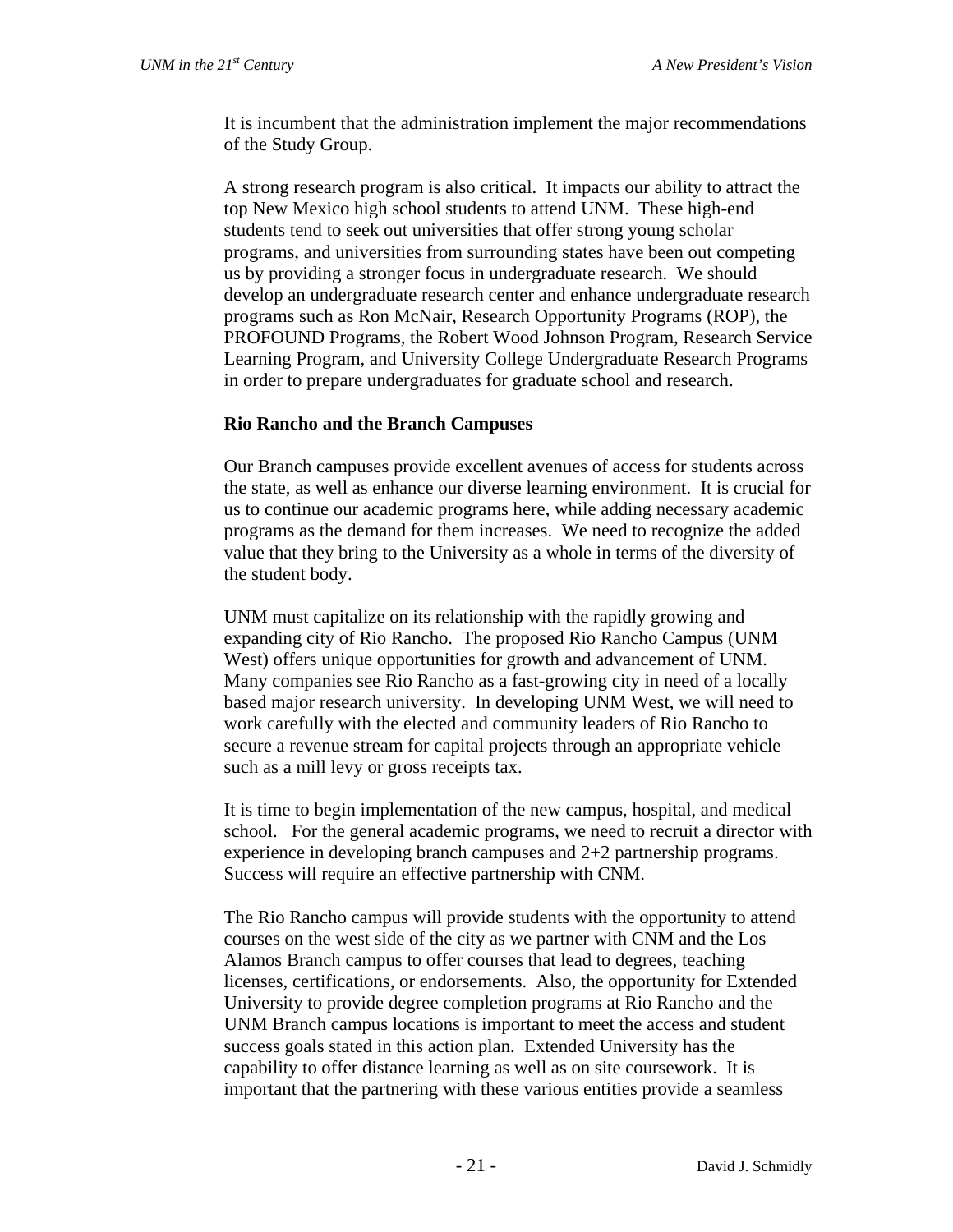and transparent service to students from "start to finish" of a degree completion program.

All of our branch campuses need reinvigorating and more emphasis. There are leadership challenges to be addressed and we must be very careful not to lose ground with respect to designated geographic areas of responsibility. This will require coordination with the State Secretary of Higher Education.

We also want to participate in the development of a Mesa del Sol campus south of the Albuquerque Sunport This development will be a long-term population growth center for the Albuquerque area, and thus falls withing the University's mission of outreach to its local communities.

## **Student Life**

Enhancing student life and services on campus is important for recruitment, retention, and graduation purposes. Actions to enhance these areas can include additional funding for student activities, health and wellness programs, recreational facilities, housing and food services that are studentcentered, the Student Success Center, and additional student employment opportunities. The focus on student activities should include late night alternatives to alcohol-related events.

For example, Cornell Outdoor Mall begins at the UNM Bookstore and ends west of the Student Union Building (SUB). This outdoor mall should be developed to offer opportunities and venues for student activities throughout the day and into the evenings. Appropriate lighting, inviting furniture, food courts, etc., can contribute to a variety of student activities.

The current trend for universities comparable to ours is to create a stand-alone recreational center. Because of budget constraints, this center will have to be planned for the near future instead of immediately. However, the enlargement of our current fitness facilities at Johnson Center with expanded hours and a possible outdoor swimming pool can help create much-needed additional extracurricular programs and services for our students.

La Posada Dining Hall was originally constructed without handicapped accessibility, which can be remedied in a remodeling. La Posada can be remodeled as a multipurpose student unit to provide a number of student services and extracurricular activities in addition to providing a variety of dining options. These extracurricular programs and services can include game rooms, computer pods, meeting rooms, and study areas.

Also, we need to create a Student Support/Student Health and Wellness Center, a one-stop user-friendly single facility that would have a direct and positive impact on the day-to-day services for all students. This multi-use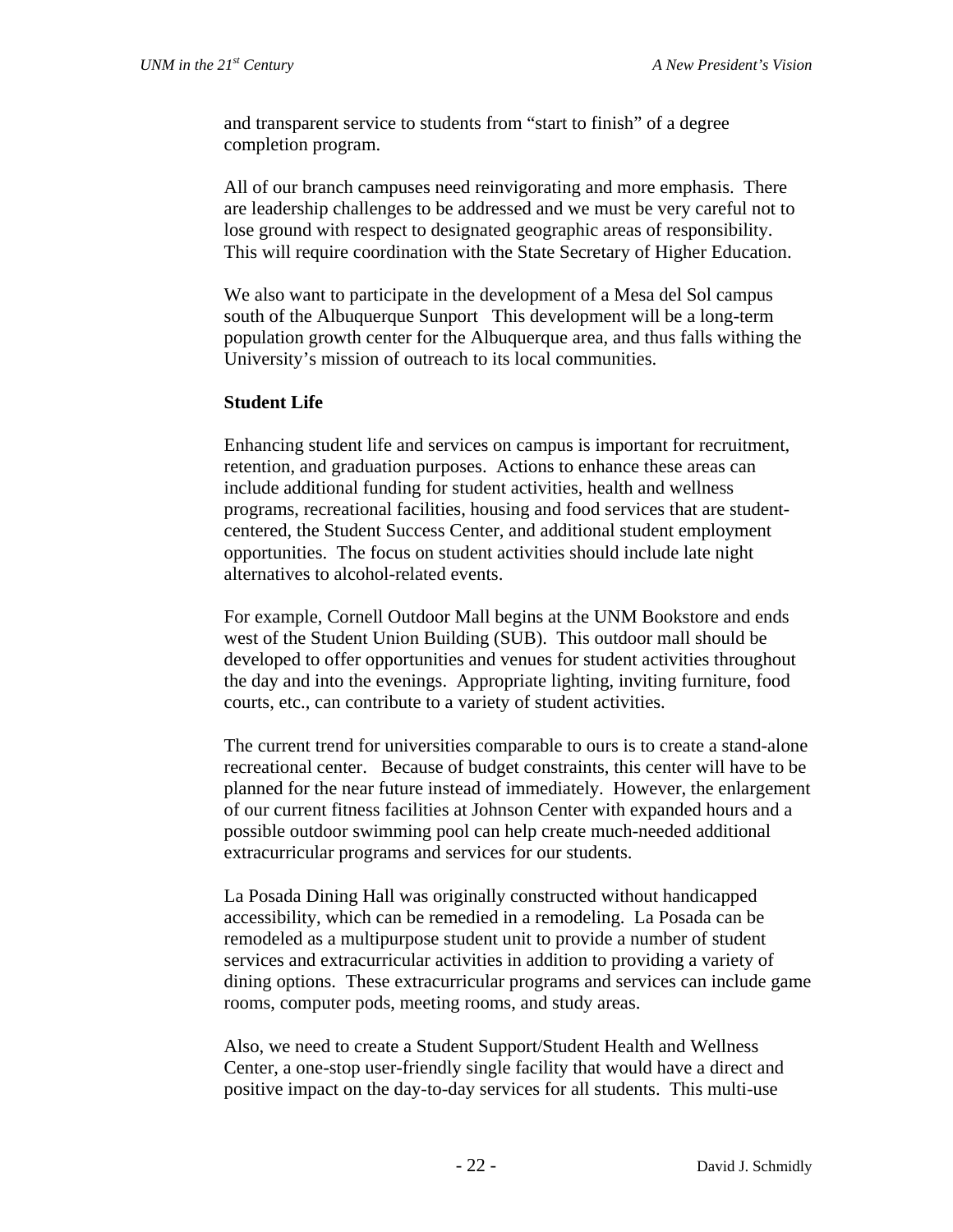facility will give UNM the opportunity to provide students with a modern, well-designed and integrated contemporary support facility and system which will provide all students with a solid foundation in basic academic and "life" skills. In combination with the Student Success Center mentioned earlier, it will provide professional and peer tutoring, mentoring, advising and supplemental instruction to strengthen academic success in the classroom, and provide professional assistance in helping students set goals, adjust to university life and learning, and develop the habits of intellectual and social behavior which lead toward a degree and a fulfilling career. This concept is now the norm across college campuses and has proven to improve recruiting, retention, and graduation rates.

There is also a crucial need to improve the student housing situation and offer more opportunity for students to reside on Campus. Additionally, we need to improve the current dormitory situation, where many of the dorms were constructed in the 1950s and 60s, by renovating and/or replacing the existing dormitory inventory while increasing the available beds for students to reside on campus. A recently completed study by consultant Brailsford & Dunlavey identified demand for 1,700 new beds on campus with approximately 1,200 targeting undergraduate students and 500 targeting graduate students.

The first housing priority would be to target the undergraduate population to develop a strong community on campus. The lifestyle of students today demands apartment style residence halls that are conveniently located, affordable, and comparable to off-campus apartments.

Graduate student demand should be addressed later, and can be constructed along the perimeter of the campus. These units should be single and double occupancy, with affordability and convenience again being a prime consideration. Finally, challenges related to housing options for married students with/without families, Greek Housing and Theme Housing must also be considered in our overall master plan for housing. Students in the  $21<sup>st</sup>$ century demand housing options, with most considering quality on-campus housing a top priority list. Our challenge will be how to finance any new construction, with the choices being institutional bonds or private partnerships. Opportunities to partner with the private sector should be pursued given the trend in the last 20 years to privatized new apartment style housing.

#### **Technology**

The information highway is the great equalizer in coping with our remoteness and relatively sparse population base. We must continue to aggressively pursue projects and programs that will keep us on the cutting edge in this area if we are to be successful in serving our students and New Mexico*.* Programs such as the National Lambda Rail and High Performance Computing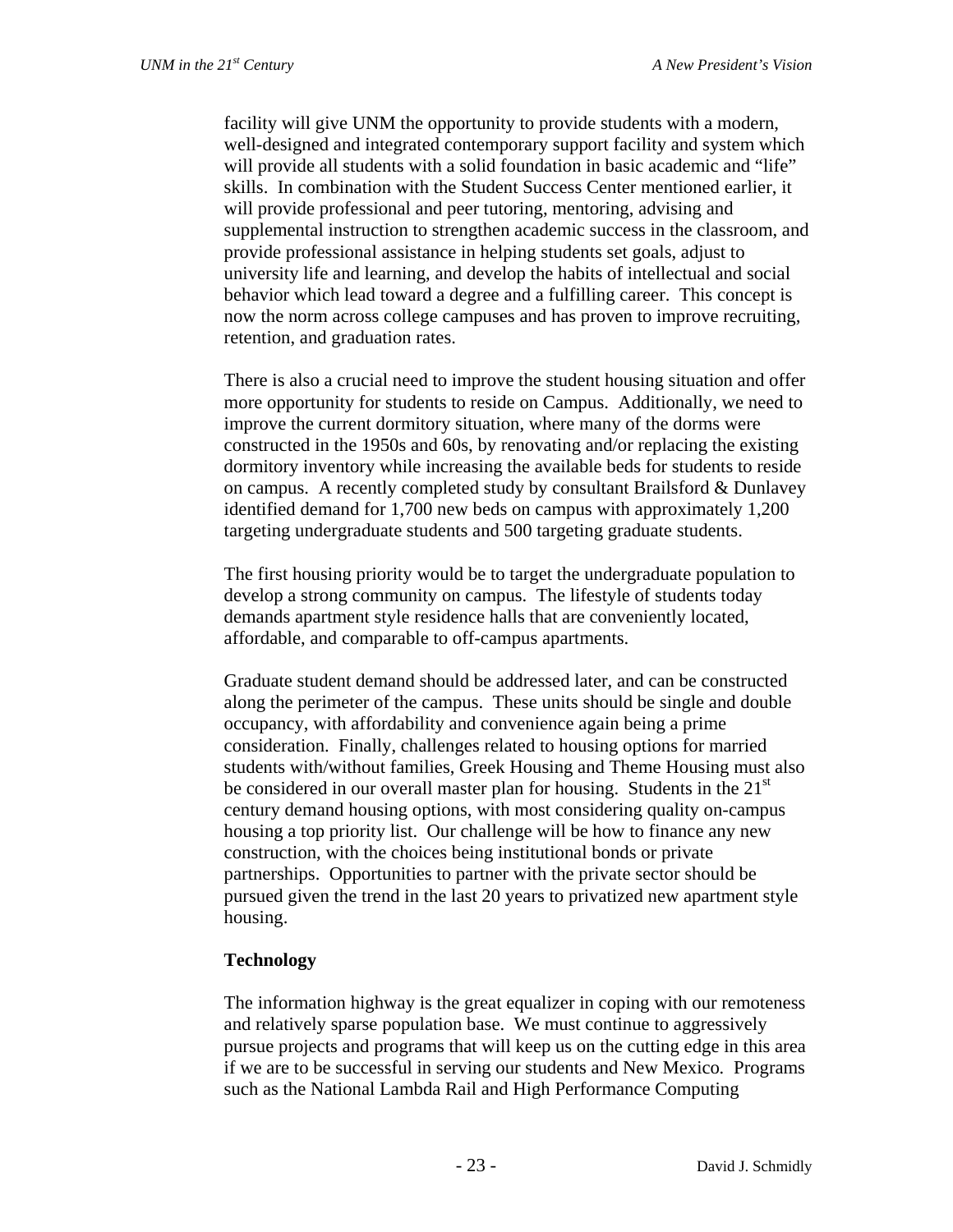capability are crucial to our long-term success in this area. Students need to be provided with access to the information highway via computer pods, e-mail stations, etc.

The Science and Technology Corporation (STC) at UNM can assist us in this effort. STC was formed to protect and transfer faculty inventions to the commercial marketplace by licensing innovative technology developed at UNM, including optics, micro fluidics, and high performance materials as well as therapeutics, diagnostics, medical devices, and drug discovery tools. By supporting the development and use of emerging technologies in the marketplace and in University instruction, we will give faculty the tools it needs to further develop their instruction and research portfolios.

## **Technology Transfer and Economic Development**

Becoming a nationally prominent research and academic institution is crucial to the economic vitality of Albuquerque and New Mexico. As one of the state's largest importers and exporters of economic activity, the University of New Mexico is in a unique position to influence the future of New Mexico and the region. We must build our programs in niche areas with the capability of contributing to local and regional workforce development and economic growth. This will require strengthening industry, national lab, and academic partnerships. Our federal initiative program should be strongly focused on projects that relate to technology development and high tech job creation.

By working with the local community, in conjunction with the legislative and congressional delegations, we have the opportunity to build Albuquerque as the technology "go to" area in the southwestern United States. The University's Science & Technology Park (STP) is poised to lead this effort. Technologies developed at the Park have already assisted in developing successful start-up companies, such as Advent Solar, Exagen, Lumidigm, and others.

In conjunction with the STP, the Mesa del Sol development offers unique opportunities for engaging the private sector in economic development. It is important for the University to partner with significant projects like Mesa del Sol as part of our community service effort to promote economic and workforce development. These partnerships will foster technology transfer, commercialization, and capital attraction, which are vital to our long-term success.

The Sandia Foundation has a special relationship with the University and potentially offers a vehicle for engaging economic development as it relates to specific projects around the campus. Working closely with the foundation, the University has successfully developed several small-scale capital projects with defined scope and short construction horizons. Similar developments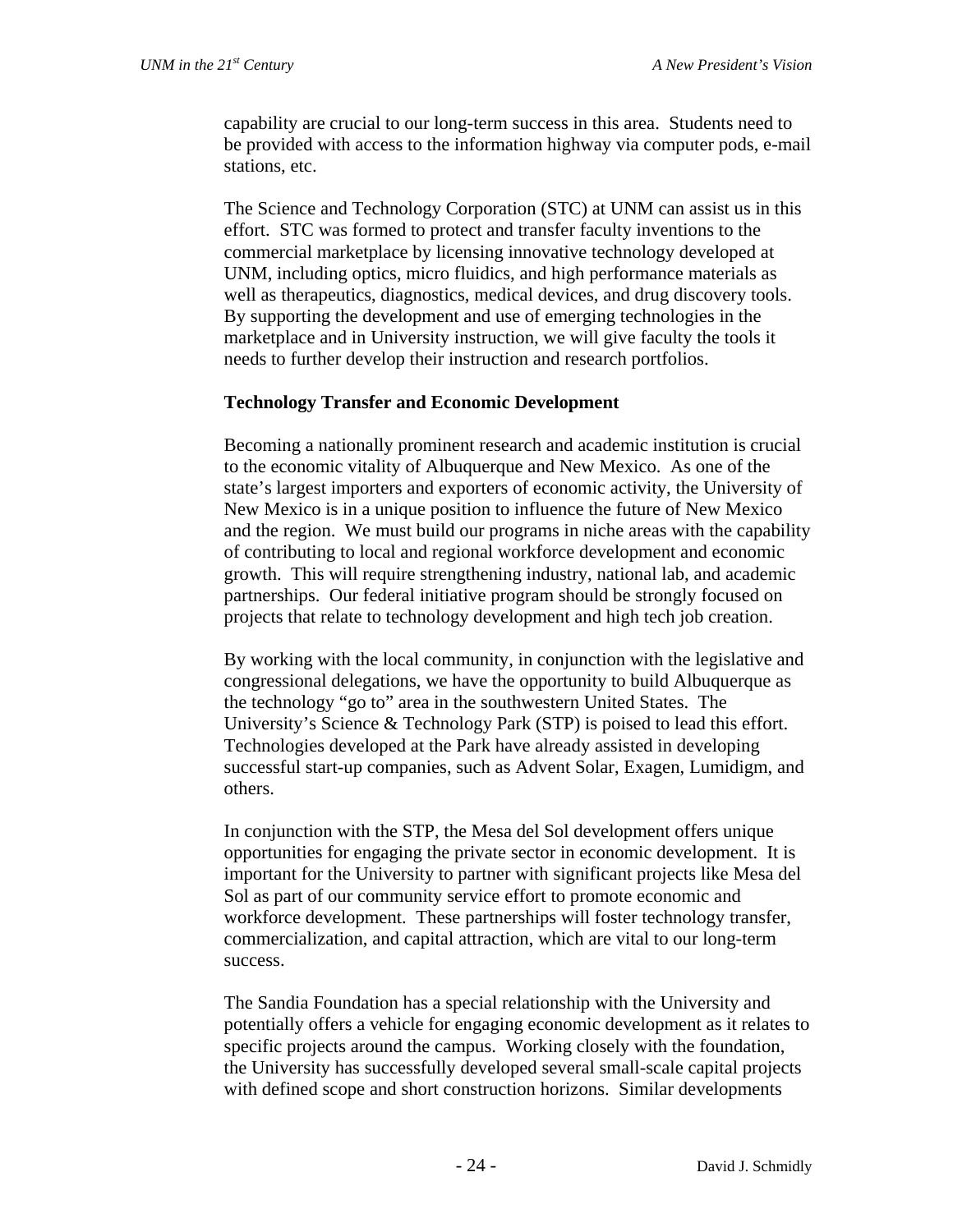that rely on University capital are ideal projects to grow this mutually beneficial partnership.

Finally, private sector approaches to developing campus edges and gateways will stimulate local economic development, enliven campus life, and increase student and faculty recruitment and retention. These developments along the campus fringe will serve as gateway properties to provide services and amenities for both campus and neighborhood communities.

The complexity and seed capital necessary for these developments will require careful consideration, and will ultimately dictate the development structure. With this in mind, wholly owned nonprofit development, the Sandia Foundation, and university-private developer joint ventures, such as Mesa del Sol, are possible vehicles.

#### **The Humanities and the Arts**

These areas are crucial to any notion of achieving preeminence in scholarship. They help us to understand our history, the works of art and literature we create, the societies in which we live, the music we enjoy and understand, the structures of the languages we speak, and the ethical norms (judgment, experience, and values) that we live by. Supporting the humanities and the arts will allow us to increase cultural knowledge and understanding. Intercultural competency is increasingly essential in today's global economy. As we move forward, there will be many opportunities to strengthen programs in this area.

#### **SPECIAL CHALLENGES AND OPPORTUNITIES AT THE HEALTH SCIENCES CENTER**

The UNM Health Sciences Center (HSC) is the umbrella organization which incorporates the School of Medicine, the College of Nursing, the College of Pharmacy, the UNM Hospitals, and the Health Sciences Library and Informatics Center.

The success of the Health Sciences Center is measured by the degree to which it improves the quality of life for all New Mexicans through educational, research, and clinical programs. The HSC operates by forming working partnerships with communities that increase local capacity, improve relations, and provide greater access to quality, affordable health care. An integrated marketing/communications branding campaign will be a vital component of our community outreach. It will ensure that the public is educated about the vast array of services we currently provide as well as the new endeavors we are initiating. We can and must strive to better meet the many health care and educational challenges we face in New Mexico.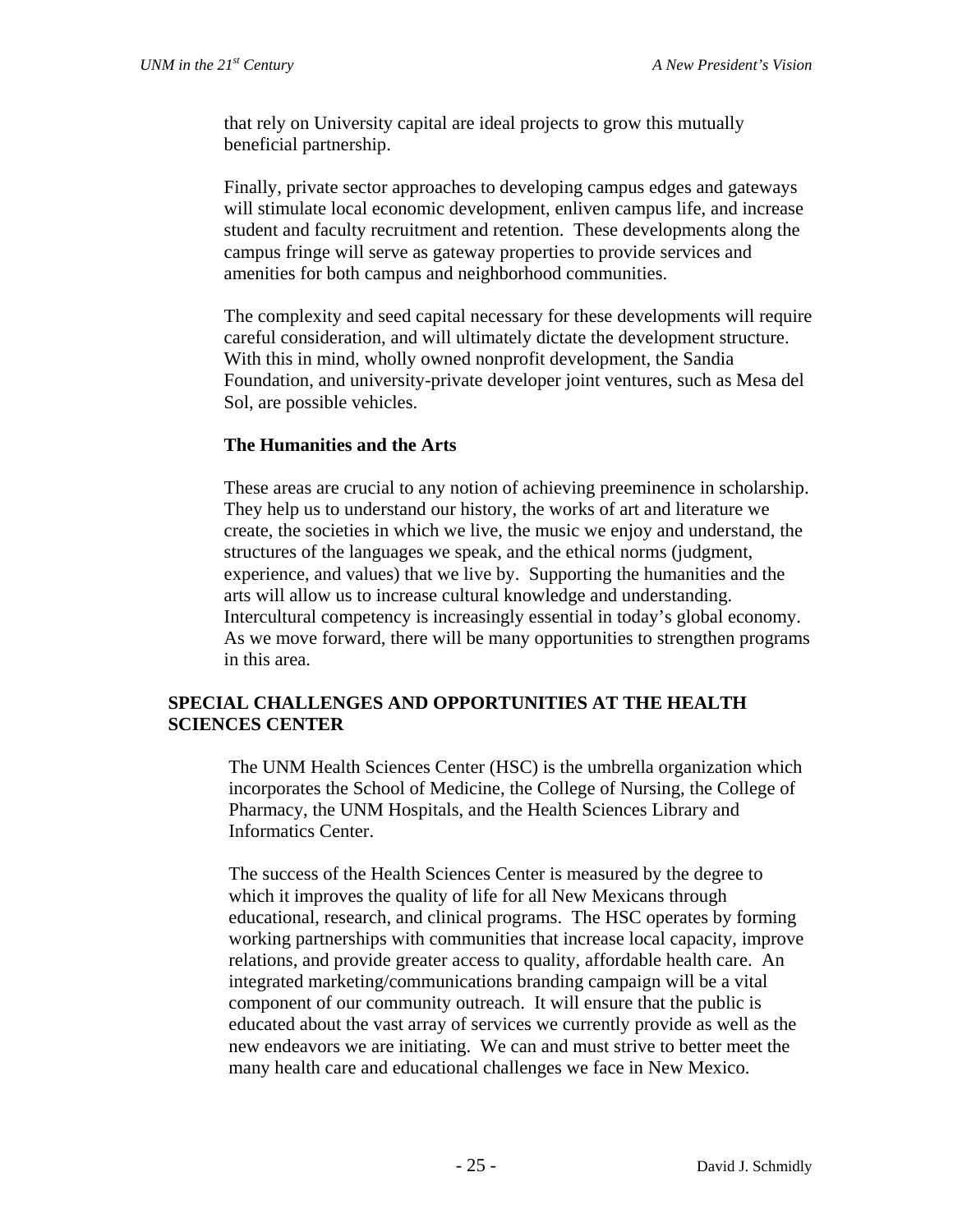Since the current national health care system is dysfunctional, the HSC must be committed to serving as a resource for the state in creating evidence-based health policy. The HSC will work with providers, opinion-makers, and public officials to develop and implement a more equitable, efficient, and effective health care system while working in partnership with public and private institutions. To achieve these objectives, the HSC will further develop its state-wide network and help close the health care gap between urban and rural New Mexico and reduce health disparity.

## *HSC Missions:*

## **Education**

One of the greatest challenges in a majority/minority state is addressing health care disparities within particular communities and ethnic groups. The Robert Wood Johnson Foundation (RWJF) Center for Health Policy at UNM, founded in January 2007, is helping to address this issue. The Center aims to increase the number of Hispanic and Native American PhD graduates in the social sciences with expertise in health policy. It is hoped that these students can affect change in US health policy by participating as leaders in the national debate. In partnership with the New Mexico Department of Health, the Center will serve as a national resource for minority health policy research and provide a voice for Hispanics, Native Americans, and other under-represented groups in health policy discussions. The School of Medicine's Masters in Public Health (MPH) Program, a part of the core planned interdisciplinary education for the RWJF Center, is developing a 15 graduate credit public health certificate for all medical students. It is currently being piloted with medical residents and students and is expected to be fully introduced in 2010. Additionally, we will begin planning for a doctorate in Public Health.

The State of New Mexico's workforce shortage includes all health care professionals. We need to dramatically improve our pipeline programs leading to a greater diversity of our student body and faculty. We will expand the HSC's collaborative programs that are designed to identify and track youth interested in health careers, especially in rural, under-represented, and tribal communities.

In 2005, New Mexico had about 4.58 dentists per 10,000 citizens. Nationally, the ratio of dentists per 10,000 people is expected to decline from 5.83 in 2000 to 5.37 in 2020. Building on current programs in Dental Hygiene and dental residencies, a nationally recognized Oral Health Program at the School of Medicine would take about three to five years to fully establish and would seek to increase interdisciplinary oral health educational opportunities for residents of New Mexico – ultimately leading to more New Mexicans obtaining a Doctor of Dental Science (DDS) Degree.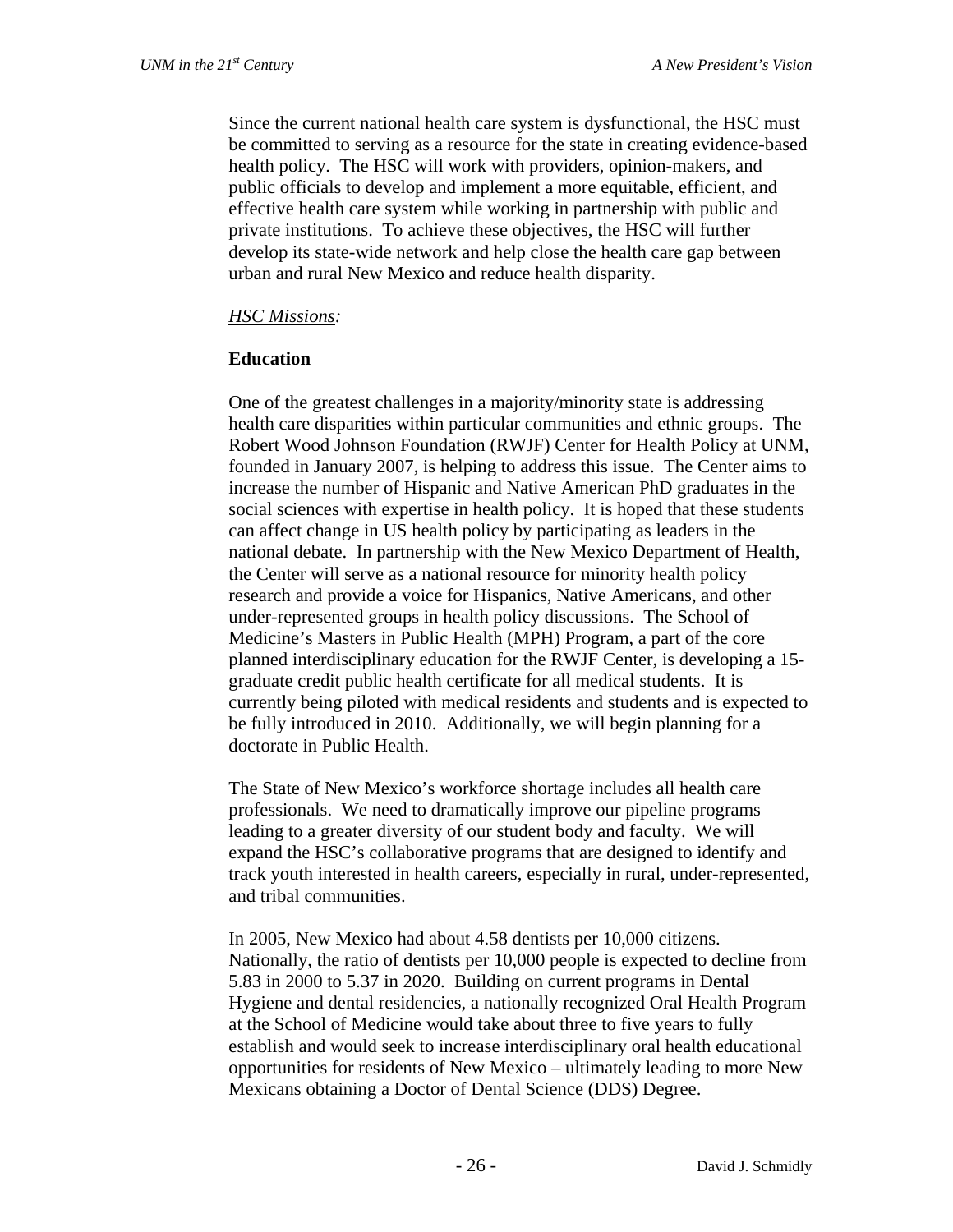New Mexico's average number of physicians per capita is 19.4 per 10,000 citizens compared with 22.6 nationally with 30 of the state's 33 counties designated as medically underserved. The HSC must be responsive in innovative ways to address these shortages. We will expand pipeline programs like our Combined Bachelor of Arts/Doctor of Medicine Degree Program (BA/MD). The BA/MD Program is a partnership between our College of Arts and Sciences and our School of Medicine. The program recruits highly accomplished and talented high school seniors from across the state to train to become physicians in New Mexico's medically underserved communities, with particular emphasis on recruiting Hispanic and Native American students.

The state's average number of registered pharmacists per 10,000 citizens in rural areas is 3.66. The College of Pharmacy, in collaboration with NMSU, developed the Cooperative Pharmacy Program to help alleviate the shortage of pharmacists in southern New Mexico. This program should expand to other underserved areas of the state.

New Mexico currently ranks  $44<sup>th</sup>$  nationally in nurses per capita with 63 nurses per 10,000 citizens. The College of Nursing has significantly increased its class sizes and will seek support for expansion of its programs in rural areas of the state. With an estimated 55% of the current nurses employed in the state possibly retiring between 2011 and 2020, the College of Nursing will focus on graduating as many nurses as feasible to meet the challenges in the next decade.

#### **Research**

The HSC must expand its scientific programs to address the most prevalent diseases threatening New Mexicans. Recently, the National Institutes of Health (NIH) recognized the HSC as one of 52 health centers in the country deserving of a planning grant to create a Clinical and Translational Science Center (CTSC). Discoveries from the laboratory are tested in the controlled environment of our teaching facilities and when proven safe and effective, these cutting-edge treatments are brought to clinical practice in the community. This is an opportunity for all New Mexicans to benefit from the HSC's five Signature Research Programs: Cancer Biology; Brain and Behavioral Illnesses; Cardiovascular and Metabolic Disease; Environmental Health Sciences; and Infectious Diseases and Immunity.

## **Clinical**

A significant challenge facing the HSC Clinical Enterprise is providing comprehensive uncompensated care while at the same time serving as the main referral facility for this region of the United States for highly complex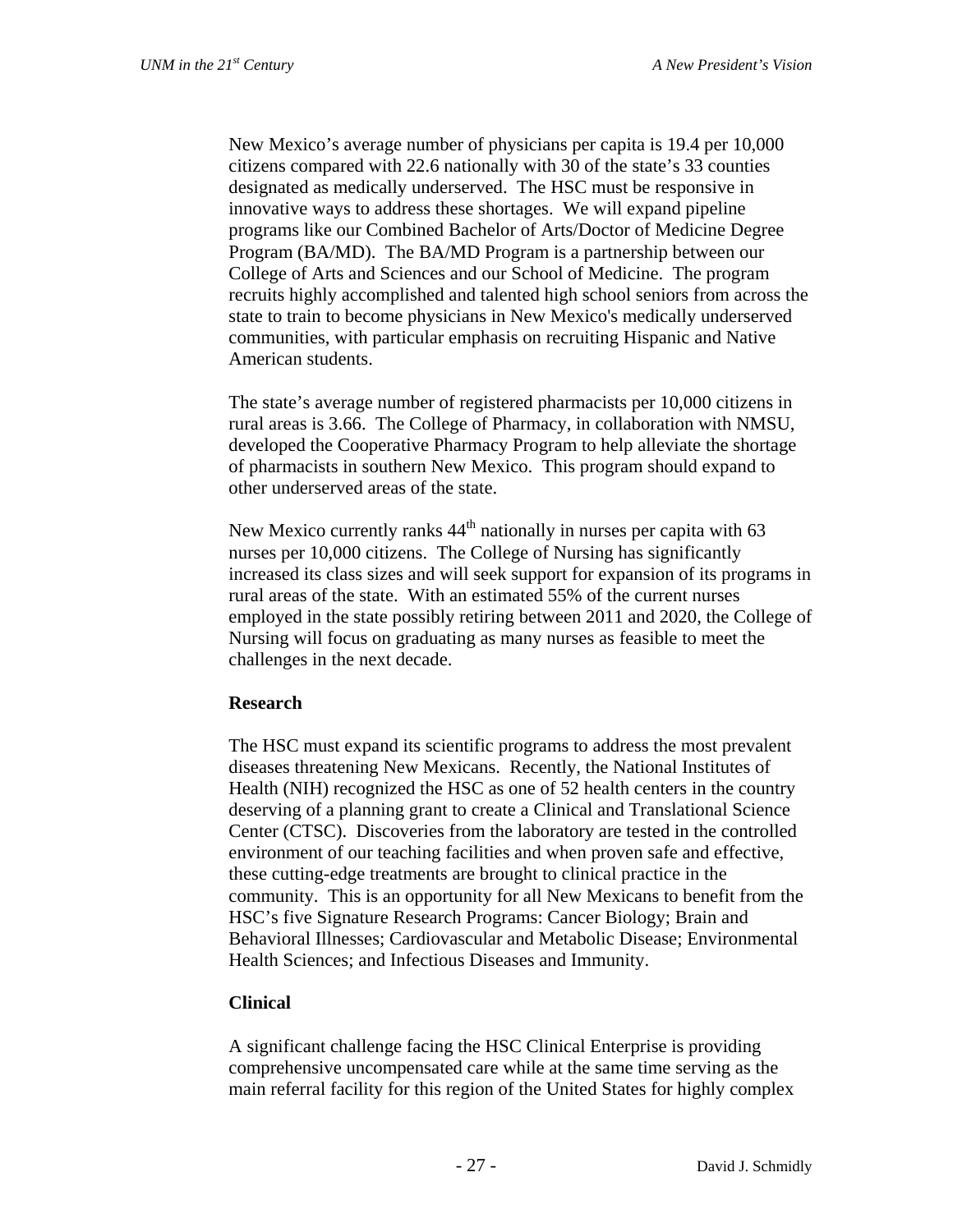and specialized treatments for all who require these services. Last year alone, the HSC provided more than \$137 M in uncompensated care, up from nearly \$88 M in 2003. UNM Hospitals (UNMHs), the flagship teaching hospitals for the State of New Mexico, and the 800 clinical faculty of the School of Medicine that serve as the medical staff for UNMHs care for more than 120,000 New Mexicans each year.

Created in June 2007, the new UNM Medical Group (UNMMG) will allow the SOM faculty to pursue the following goals: examine innovative ways to expand the clinical enterprise, increase revenue, help underwrite the costs associated with uncompensated care, and greatly enhance access to both primary care and highly specialized clinical services. We will encourage the HSC to engage in a strategic planning process to identify the inpatient and outpatient needs of the communities we serve, both within and outside of Bernalillo County, making full use of the UNMHs and the UNMMG potential.

## *New HSC Facilities*

The new UNM Cancer Research and Treatment Center is requesting additional support for the final phases of construction. Once fully funded and completed, the center will provide greater access for all New Mexicans to new, critically needed cancer treatment modalities, replace outmoded and severely overcrowded facilities, expand cancer education and training programs, and promote clinical cancer research programs in biotechnology and cancer drug discovery.

Phase One of the new Domenici Education Center for Health Education opened in January 2007. The complex is a three-phased project that creates a new learning environment for medical, nursing and pharmacy students by combining research knowledge, education, and clinical performance. While Phase Two funding has been secured, the current challenge is to secure funding to complete Phase Three. We are also looking at placing Senator Domenici's papers within this complex, and will look to move forward with this initiative with the assistance of the Senator's staff.

The UNM HSC was awarded a \$4 M grant from NIH to help fund construction of a Neuroscience Research Facility that will provide state-ofthe-art facilities for established and funded clinical and basic brain and behavioral research. The challenge will be to identify an additional \$6 M of mandated matching funds to complete this facility.

The new Barbara and Bill Richardson Pavilion/UNM Children's Hospital, which opened on June 9, 2007, is a 500,000 square foot facility designed to provide state-of-the-art care to all New Mexicans. The pavilion contains all the inpatient units of UNM Children's Hospital, Carrie Tingley Hospital, three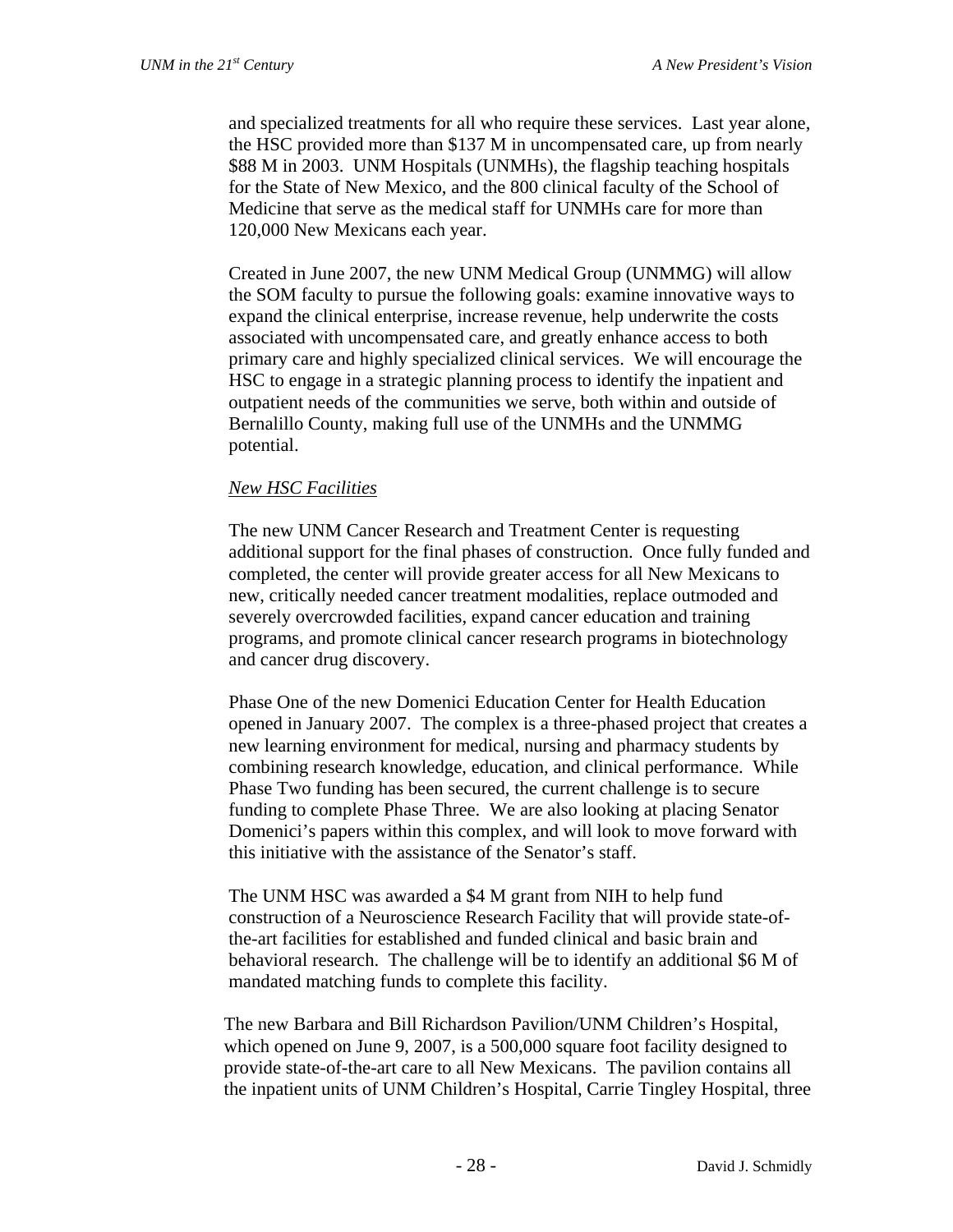adult critical care units, a greatly expanded adult emergency room, and the only separate Pediatric Emergency Room in the state. This will allow an increase in the HSC's inpatient capacity. Even with this new facility, New Mexico requires significantly more highly specialized inpatient and outpatient services that only an academic health center can provide. Next year, the HSC will begin planning to determine the full scope of additional clinical facility requirements.

## **CORE VALUES**

As we continue to advance toward meeting our mutual goals, we must be guided by certain core values as we set our sights on our goals. Those core values are:

**Respect for one another.** Teaching respect and tolerance by example is central to our mission and should be central to the job performance of every employee. We must build a strong community – where people work together, live together, struggle together, and everyone gives his or her best so that the entire group is strengthened and elevated.

**Cooperation and communication**. We must open lines of communication between all areas of the University, on all levels. We must exhibit these characteristics internally before we can be known for teaching them.

**Creativity and ambition**. We must celebrate creativity and not reward conformity. Our employees, faculty and students should be expected to set high ambitions for their UNM experience. We must be receptive to a change in attitude about who we are and what we could become.

**Pride in work ethic and a job well done**. To reward successful behaviors and outcomes and to recognize and correct unsuccessful behaviors and outcomes creates a strong work ethic among employees as to how to get the job done.

**Focus on intellectual and service/leadership growth in students**. Understanding that intellectual development is a lifelong pursuit and that leadership in community service brings great satisfaction are lessons we must continue to teach our students.

**Diversity of opinions and perspectives**. We must not lose sight of the importance of the open discussion of our opinions, ideas, ideals, and perspectives.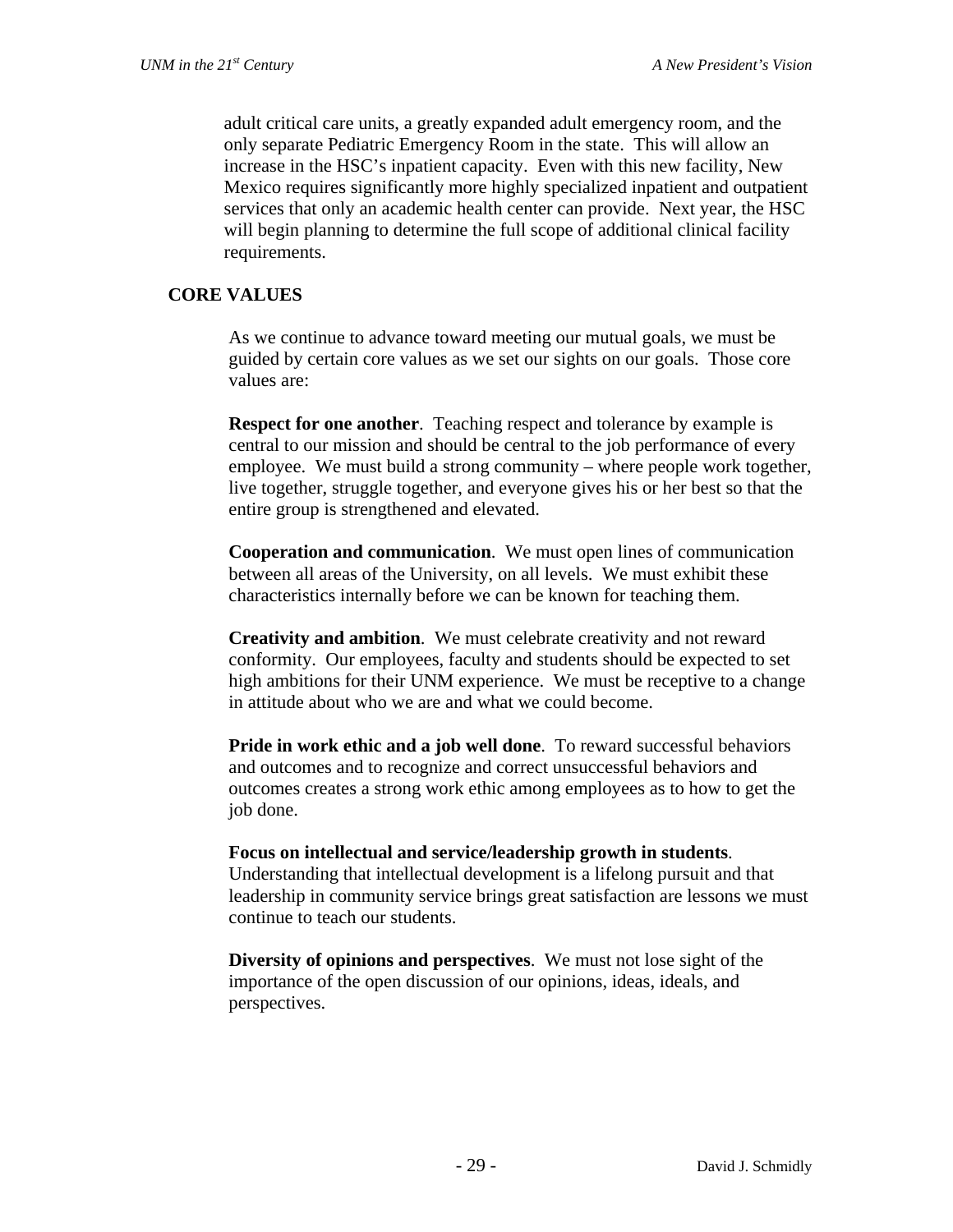#### **TEAMWORK IN ACTION: WHAT WE MUST DO TO SUCCEED**

Ambition and vision are great but of little value unless accompanied by a good strategy. To implement good strategy, we need to create the climate of a learning organization capable of continuous improvement – an organization built around a strong sense of teamwork and trust. I believe there are six essential tools to building better teamwork at UNM. When we come together on these six key principles, we will be better situated to implement our strategy for success.

**Positive Attitude** – We need to be upbeat, positive, and look to the future – not focused on the problems of the past. "*One of the biggest changes in management theory is its adjustment to postmodern culture is the recognition that attitude more than skill and information is the key to leadership*," Leonard Sweet, Soul Tsunami. UNM as an organization does not have a strong legacy of teamwork. This will take time to develop and will require effort and cooperation on the part of key senior executives. There could be a need to use a "leadership coach" to work with individual executives as we move in the direction of this cultural transformation at the University. Additionally, the senior executive leadership retreat in July will be an important step in building a strong leadership team at UNM.

**Planning and Prioritization** – This must be viewed not as an exercise but as a blueprint for action that engages every unit of the campus. We must prioritize and stick with the "game plan," and we must be willing to link resources and performance. We can't be all things to all people. There does not appear to be a need for wholesale, massive strategic planning effort at the University. The existing plan seems to contain most of the elements needed but it will require some modification based upon reassessment and a realistic analysis of the strengths, weaknesses, opportunities, and threats at UNM.

**Assessment and Accountability** – We must systematically assess performance, and there must be consequences associated with how well we do our job. We will create and reinforce a culture of accountability, continuous process improvement, and transparency, with measurement- and results-driven performance. A UNM Ledger System needs to be developed that measures key performance and productivity indices over a 5 year horizon at the University. This ledger should contain data for the overall institution as well as for each of the colleges, and it should be available on-line for the public to view. The ledger will become a major management tool in allocating resources and measuring performance at the institution.

**Constancy in Leadership** – In the past few years, UNM has been under the direction of several Presidents. I believe it is important for the University to rally behind its leadership, giving our institution the necessary guidance it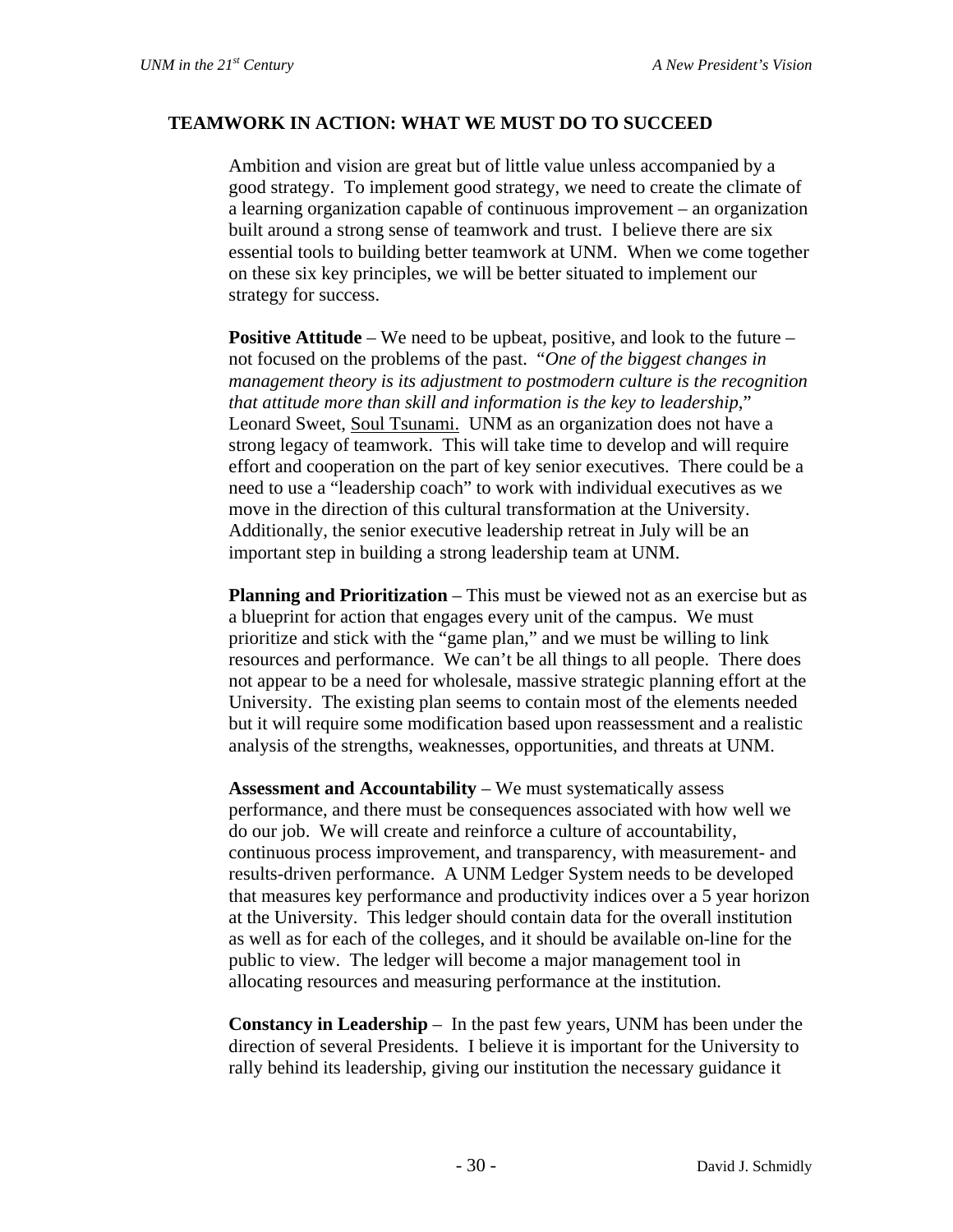will need to reach our lofty goals. We can't do any of this alone, and it will take strong, consistent leadership, to help us make it happen.

**Communication and Public Relations** – We must streamline our communications to aid in our decision-making abilities. We also need to be more proactive and reach out to media outlets and foster this relationship. Recent negative incidents necessitate a strategic review of all communication and public relations programs and procedures with an eye toward systemic changes and improvement. A national consultant should be engaged to assist with this strategic assessment, and to assist us with our national visibility and reputation.

**Marketing** – We have to be able to tell our story in a profound, effective, and unified manner; one that convinces people we are sincere and that our efforts, if successful, will make a real difference in their lives. UNM is the brand choice for many New Mexicans and we must ensure we are branding ourselves statewide. A marketing task force will be appointed to review existing efforts and management in this important area. The task force will include members from all elements of the institution, and it will provide a report of findings and recommendations to me before the conclusion of the fall 2007 semester.

**Human Capital** *–* If UNM is to succeed; we must create and sustain the conditions under which all of the people in the institution can succeed. Investments in our human capital, including appropriate and ongoing training; competitive and market-driven compensation for both faculty and staff; and an environment that supports wellness and productivity are all foundational to our success. Our relationships with our labor unions must be cooperative and focused on "win-win" outcomes. And, leadership must "go first" to model the expectation that it is the job of everyone to create a culture of accountability, respect, and performance excellence.

## **LEADERSHIP IN ACTION**

*"The leader is someone who leads the institution elsewhere. That's different than just keeping the joint open."*  -Robert Galvin, former CEO Motorola Corp.

Having a strong vision for UNM is one thing. Putting it all together is another thing. To do this, the University will need a strong, and consistent team leader.

Even the greatest institutions in the world have room to become better. UNM, with its challenges, has the distinct opportunity to become one of the leading institutions in the country. With the proper leadership team and approach as